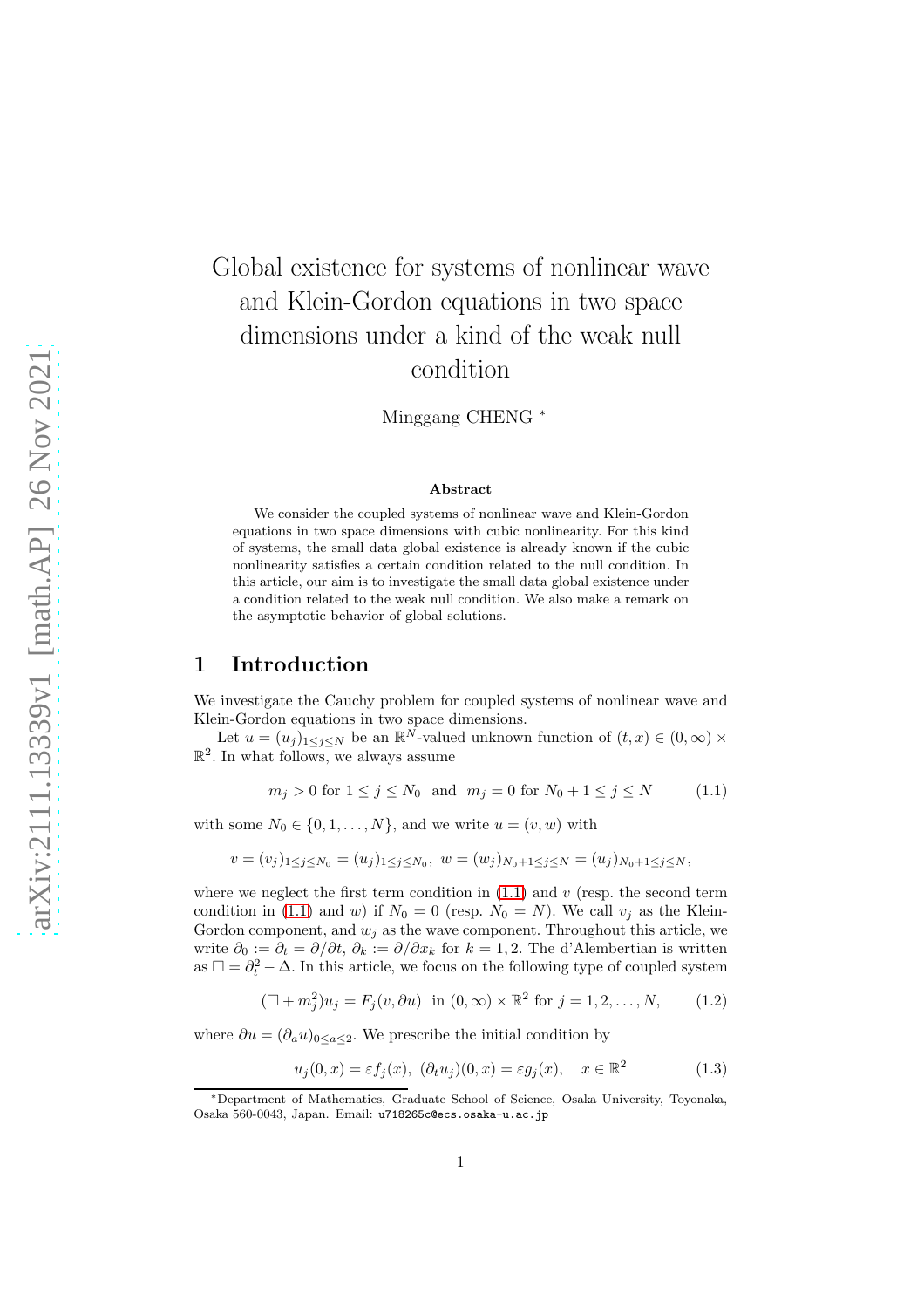for  $j = 1, 2, ..., N$ , where we suppose that  $f_j, g_j \in C_0^{\infty}(\mathbb{R}^2)$ , and  $\varepsilon$  is a small positive parameter. We concentrate on this simple case where  $F$  depends only on v and  $\partial u = (\partial v, \partial w)$ , because the difference of the behaviors of w and  $\partial w$ makes it complicated to consider the case where  $F$  depends also on  $w$  itself <sup>[1](#page-1-0)</sup>. We assume that  $F = (F_j)_{1 \leq j \leq N}$  is smooth in its arguments and satisfies

$$
F(v, \partial u) = \mathcal{O}(|v|^3 + |\partial u|^3)
$$
\n(1.4)

near  $(v, \partial u) = (0, 0)$ .

Let us recall some previous researches briefly. For systems of nonlinear Klein-Gordon equations (namely the case where  $N_0 = N$  and our system is  $(\Box +$  $(m_j^2)v_j = F_j(v, \partial v)$ , it is a known fact that the small data global existence holds for the Cauchy problem  $(1.2)-(1.3)$  $(1.2)-(1.3)$  without any further assumption, as the power of the nonlinearity  $F$  is super-critical (see Ozawa-Tsutaya-Tsutsumi [\[33\]](#page-22-0) and Simon-Taflin [\[34\]](#page-23-0)).

On the other hand, for systems of nonlinear wave equations (namely the case where  $N_0 = 0$  and our system is  $\square w = F(\partial w)$ , the situation is different from the above case in that the solution can blow up in finite time for some cubic nonlinearity  $F$  even if the initial data are small enough. Thus we need some additional condition to obtain the global existence. For example, it is known that we have global existence results for our system, provided that the cubic part  $F<sup>c</sup>$  of the nonlinearity  $F$  satisfies the (cubic) null condition

<span id="page-1-2"></span>
$$
F^{c}\big((\omega_{a}Y)_{0\leq a\leq 2}\big)=0, \qquad \omega=(\omega_{1},\omega_{2})\in\mathbb{S}^{1},\ Y\in\mathbb{R}^{N} \tag{1.5}
$$

with  $\omega_0 = -1$ , where the left-hand side means that  $\omega_a Y$  is substituted in place of  $\partial_a w$  and  $\mathbb{S}^1$  denotes the unit circle (see Godin [\[7\]](#page-21-0) and Hoshiga [\[10\]](#page-21-1) for the above result; see also Katayama [\[12,](#page-21-2) [13\]](#page-21-3) for the case where  $F = F(w, \partial w)$ . The null condition was originally introduced by Klainerman [\[20\]](#page-22-1) and Christodoulou [\[2\]](#page-20-0) to ensure the small data global existence for three space dimensional wave equations with quadratic nonlinearities.

After Lindblad-Rodnianski [\[25\]](#page-22-2) introduced the weak null condition, which has not yet been proved to be sufficient for the small data global existence, some related sufficient conditions weaker than the null condition have been intensively researched for two and three space dimensional wave equations. Among such weak null conditions, we would like to focus on the one introduced by Katayama-Matsumura-Sunagawa [\[17\]](#page-21-4) in two space dimensions, which we call the KMS condition:

(KMS) There is  $\mathcal{J} = \mathcal{J}(\omega) \in C(\mathbb{S}^1; \mathcal{S}_+^N)$  such that

<span id="page-1-1"></span>
$$
Y^{\mathrm{T}}\mathcal{J}(\omega)F^{\mathrm{c}}\big((\omega_a Y)_{0\leq a\leq 2}\big)\geq 0, \qquad \omega=(\omega_1,\omega_2)\in\mathbb{S}^1, \ Y\in\mathbb{R}^N \tag{1.6}
$$

with  $\omega_0 = -1$ , where  $S_+^N$  is the set of real symmetric positive-definite matrices of size  $N \times N$ .

Here and hereafter,  $A<sup>T</sup>$  denotes the transpose of a matrix A. As usual,  $\mathbb{R}^{N}$ vectors are identified with  $N \times 1$ -matrices. It is trivial to see that the KMS condition  $(1.6)$  is weaker than the null condition  $(1.5)$ ; however the KMS condition ensures the small data global existence.

<span id="page-1-0"></span><sup>1</sup>For example, the readers can see the difference in Lemma [3.2](#page-6-0) and [3.3](#page-6-1) below; moreover the energy estimate does not give a natural control of the  $L^2$ -norm of w.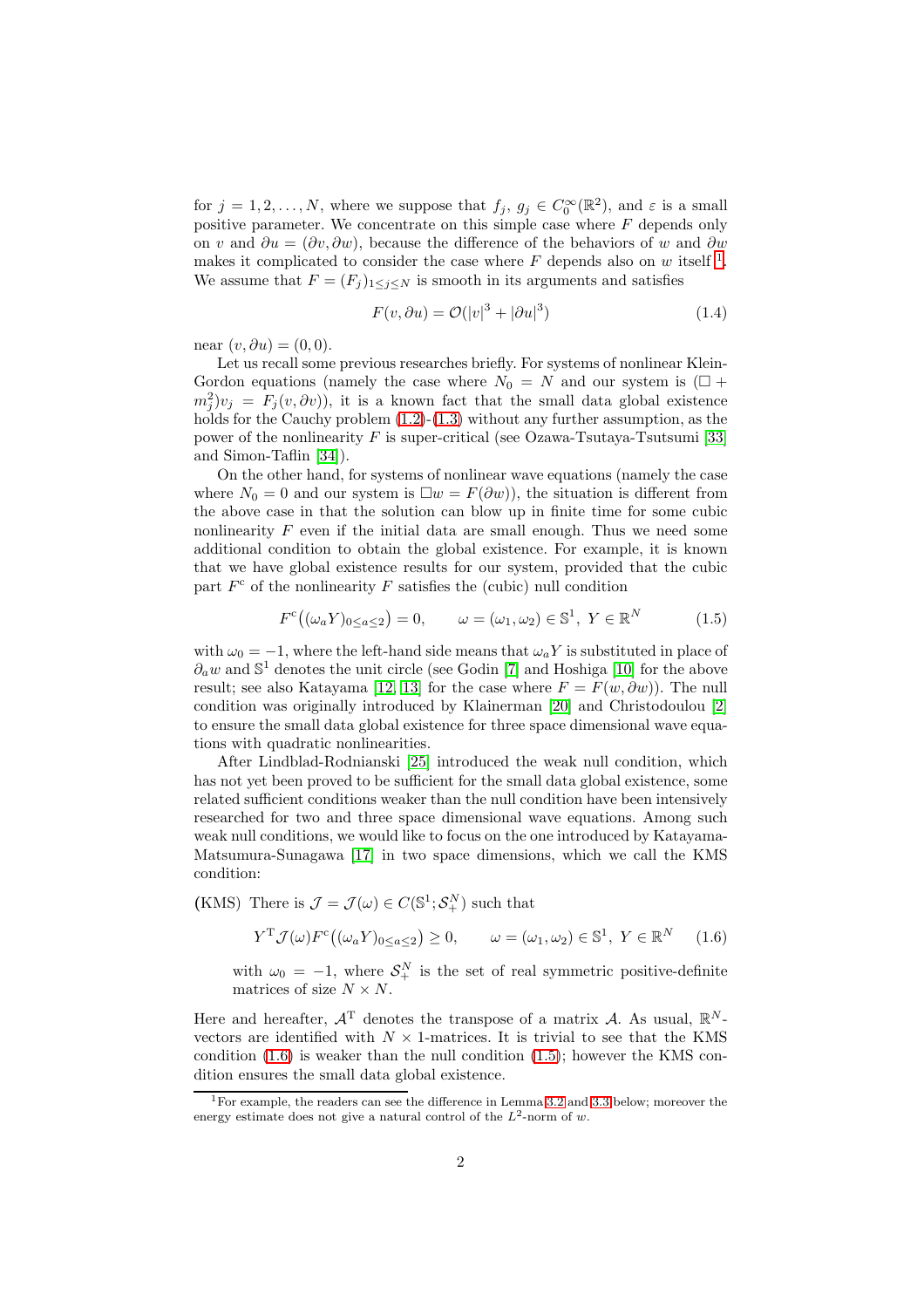Finally, for systems of nonlinear wave and Klein-Gordon equations (namely the case where  $1 \leq N_0 \lt N$ , we also need some restriction on the nonlinearity to obtain the small data global existence as these systems contain nonlinear wave equations. Motivated by the previous works [\[8,](#page-21-5) [14,](#page-21-6) [15,](#page-21-7) [24\]](#page-22-3) for systems with quadratic nonlinearity in three space dimensions, Aiguchi [\[1\]](#page-20-1) investigated the Cauchy problem for  $(1.2)-(1.3)$  $(1.2)-(1.3)$ , and proved the small data global existence, assuming that the interaction between wave components in the wave equations satisfies the null condition (recently systems with quadratic nonlinearities in two space dimensions are also widely studied; see for example, Dong [\[3,](#page-21-8) [4\]](#page-21-9), Duan-Ma [\[5\]](#page-21-10), Dong-Wyatt [\[6\]](#page-21-11) and Ma [\[26,](#page-22-4) [27,](#page-22-5) [28,](#page-22-6) [29,](#page-22-7) [30\]](#page-22-8)).

A natural question now arises: *Can we obtain the small data global existence for* [\(1.2\)](#page-0-1)*-*[\(1.3\)](#page-0-2) *if we replace the null condition in* [\[1\]](#page-20-1) *by the* KMS *condition?* As far as we know, no previous research has investigated this question, and this is non-trivial because the scaling operator, used in the original work [\[17\]](#page-21-4) for the wave equations, is not compatible with Klein-Gordon equations, so we need some modification of the treatment.

Acknowledgement. The author would like to express the deepest appreciation to Prof. Soichiro Katayama for his valuable advice, supports and encouragements. The author also thanks Prof. Hideaki Sunagawa for his useful suggestions and comments.

## 2 Condition and Main Theorem

Before we proceed to the details, we give some notation. We denote the cubic part of  $F(v, \partial u) = (F_j(v, \partial u))_{1 \leq j \leq N}$  as  $F^c(v, \partial u) = (F^c_j(v, \partial u))_{1 \leq j \leq N}$ . If we write  $\partial^{\alpha} = \partial_0^{\alpha_0} \partial_1^{\alpha_1} \partial_2^{\alpha_2}$  for a multi-index  $\alpha = (\alpha_0, \alpha_1, \alpha_2)$ , then  $F^c$  has the form

$$
F_j^c(v, \partial u) = \sum_{1 \le k \le l \le m \le N} \sum_{|\alpha|, |\beta|, |\gamma| \le 1} C_{jklm}^{\alpha \beta \gamma} (\partial^{\alpha} u_k)(\partial^{\beta} u_l)(\partial^{\gamma} u_m)
$$
(2.1)

with real constants  $C_{jklm}^{\alpha\beta\gamma}$ , where  $C_{jklm}^{\alpha\beta\gamma} = 0$ , if  $N_0 + 1 \le k \le N$  and  $|\alpha| = 0$ , or if  $N_0 + 1 \leq l \leq N$  and  $|\beta| = 0$ , or if  $N_0 + 1 \leq m \leq N$  and  $|\gamma| = 0$ , since F is independent of w itself. For  $1 \leq j \leq N$ , we can divide  $F_j^c(v, \partial u)$  into the following four parts:

$$
\begin{split} F_j^{(\mathbf{k})}(v,\partial v) &:= \sum_{1 \leq k \leq l \leq m \leq N_0}\sum_{|\alpha|,|\beta|,|\gamma| \leq 1}C_{jklm}^{\alpha\beta\gamma}(\partial^{\alpha}v_k)(\partial^{\beta}v_l)(\partial^{\gamma}v_m),\\ F_j^{(\mathbf{kkw})}(v,\partial u) &:= \sum_{\substack{1 \leq k \leq l \leq N_0\\N_0+1 \leq m \leq N}}\sum_{|\alpha|,|\beta| \leq 1}C_{jklm}^{\alpha\beta\gamma}\partial^{\alpha}v_k)(\partial^{\beta}v_l)(\partial^{\gamma}w_m),\\ F_j^{(\mathbf{kww})}(v,\partial u) &:= \sum_{\substack{1 \leq k \leq N_0\\N_0+1 \leq l \leq m \leq N}}\sum_{\substack{|\alpha| \leq 1\\|\beta|,|\gamma| = 1}}C_{jklm}^{\alpha\beta\gamma}(\partial^{\alpha}v_k)(\partial^{\beta}w_l)(\partial^{\gamma}w_m),\\ F_j^{(\mathbf{w})}(\partial w) &:= \sum_{N_0+1 \leq k \leq l \leq m \leq N}\sum_{|\alpha|,|\beta|,|\gamma| = 1}C_{jklm}^{\alpha\beta\gamma}(\partial^{\alpha}w_k)(\partial^{\beta}w_l)(\partial^{\gamma}w_m). \end{split}
$$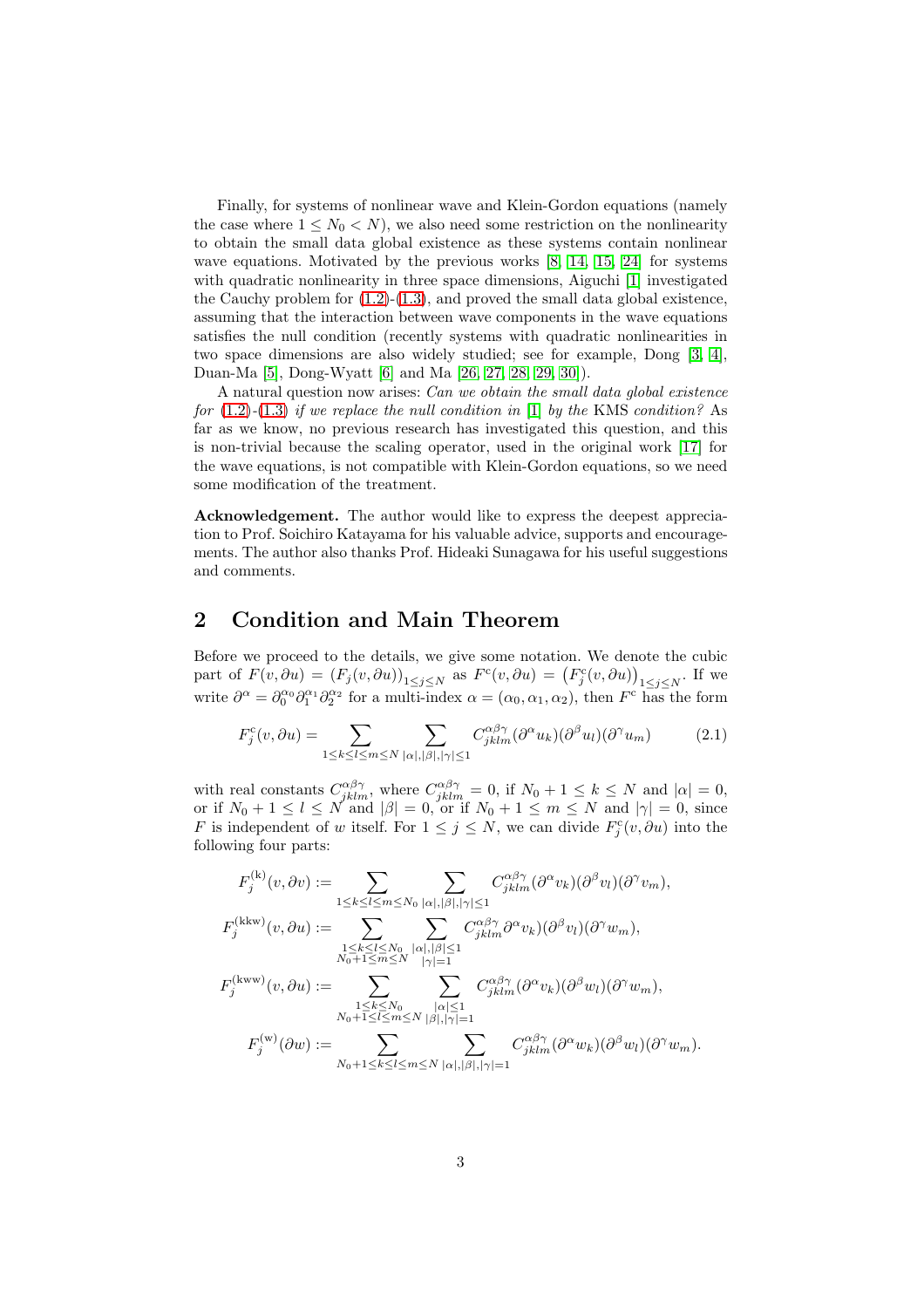Since a multi-index  $\alpha$  with  $|\alpha| = 1$  can be identified with a number  $a \in \{0, 1, 2\}$ satisfying  $\partial^{\alpha} = \partial_{a}$ , we also write  $F_j^{(w)}(\partial w)$  as

$$
F_j^{(w)}(\partial w) = \sum_{N_0+1 \le k \le l \le m \le N} \sum_{a,b,c=0}^2 C_{jklm}^{abc} (\partial_a w_k)(\partial_b w_l)(\partial_c w_m).
$$

We define  $F_j^{\text{high}}(v, \partial u) = F_j(v, \partial u) - F_j^c(v, \partial u)$ , so that  $F_j^{\text{high}}(v, \partial u) = \mathcal{O}(|v|^4 +$  $|\partial u|^4$  near  $(v, \partial u) = (0, 0)$ .

We write  $F = (F_{\rm K}, F_{\rm W})$  with

$$
F_{\mathcal{K}} := (F_j)_{1 \le j \le N_0}, \ F_{\mathcal{W}} := (F_j)_{N_0 + 1 \le j \le N}.
$$

Similarly, for  $* = c$ , (k), (kkw), (kww), (w), high, we write

$$
F^* := (F_j^*)_{1 \le j \le N}, \ F_K^* := (F_j^*)_{1 \le j \le N_0}, \ F_W^* := (F_j^*)_{N_0 + 1 \le j \le N}.
$$

Notice that  $F_{\rm W}^{(\rm w)}$  is what we call the *interaction between the wave components in the wave equations* in the introduction. Throughout this article, we always take

<span id="page-3-2"></span>
$$
\omega_0 := -1
$$
 and  $N_1 := N - N_0$ .

We define the *reduced nonlinearity*  $F_{\rm W}^{\rm red} = (F_j^{\rm red})_{N_0+1 \leq j \leq N}$  of  $F_{\rm W}^{(\rm w)}$  by

$$
F_j^{\text{red}}(\omega, Y) = F_j^{\text{(w)}}\left((\omega_a Y)_{0 \le a \le 2}\right)
$$
  
= 
$$
\sum_{N_0 + 1 \le k \le l \le m \le N} \sum_{a, b, c = 0}^{2} C_{jklm}^{abc} \omega_a \omega_b \omega_c Y_k Y_l Y_m
$$
 (2.2)

for  $\omega = (\omega_1, \omega_2) \in \mathbb{S}^1$  and  $Y = (Y_j)_{N_0+1 \le j \le N} \in \mathbb{R}^{N_1}$ .

In this notation, the null condition for  $F_{\rm W}^{(w)}$  in [\[1\]](#page-20-1) can be written as follows:

<span id="page-3-0"></span>
$$
F_{\mathbf{W}}^{\text{red}}(\omega, Y) = 0, \quad \omega \in \mathbb{S}^1, \ Y \in \mathbb{R}^{N_1}.
$$
 (2.3)

Now we would like to introduce our condition:

(W) The KMS condition for  $F_{\rm W}^{(w)}$ : There is  $\mathcal{J} = \mathcal{J}(\omega) \in C(\mathbb{S}^1; \mathcal{S}_+^{N_1})$  such that

$$
Y^{\mathrm{T}}\mathcal{J}(\omega)F_{\mathrm{W}}^{\mathrm{red}}(\omega, Y) \ge 0, \qquad \omega \in \mathbb{S}^1, \ Y \in \mathbb{R}^{N_1},
$$

where, as before,  $S^{N_1}_{+}$  is the set of real symmetric positive-definite matrices of size  $N_1 \times N_1$ .

The following theorem is our main result.

<span id="page-3-1"></span>**Theorem 2.1.** Assume that the condition (W) is satisfied. Given  $f, g \in C_0^{\infty}(\mathbb{R}^2;$  $\mathbb{R}^N$ ), we can take a positive constant  $\varepsilon_0$  such that there is a global smooth so*lution*  $u = (v, w)$  *in*  $[0, \infty) \times \mathbb{R}^2$  *to the Cauchy problem* [\(1.2\)](#page-0-1)*-*[\(1.3\)](#page-0-2) *for any*  $\varepsilon \in (0, \varepsilon_0].$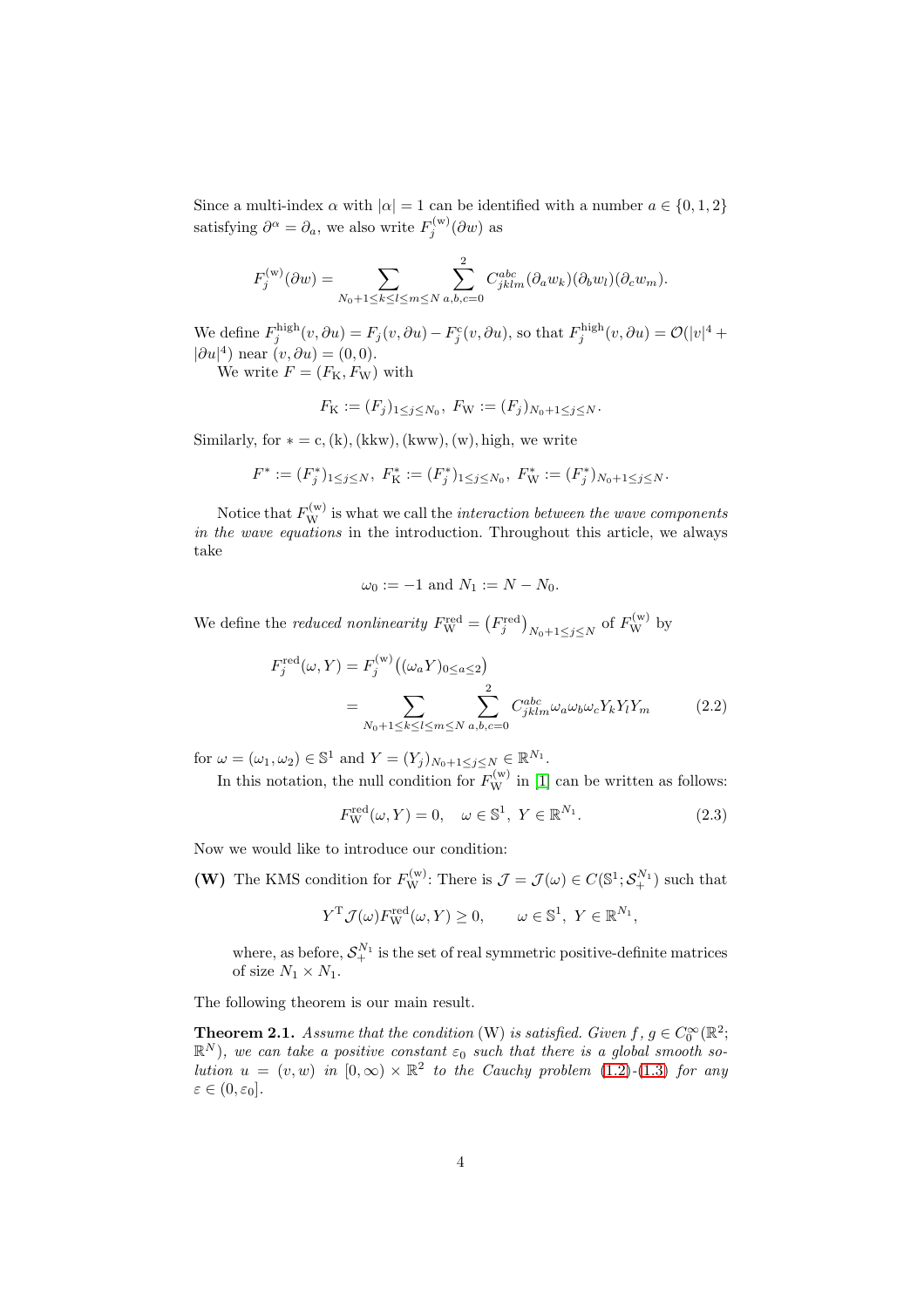As was mentioned in the introduction, the null condition implies the KMS condition; in other words, the condition  $(2.3)$  implies the condition  $(W)$ . Hence our theorem covers the previous result in [\[1\]](#page-20-1). The example below shows that our theorem is a real extension.

<span id="page-4-2"></span>**Example 2.2.** For  $u = (v, w)$  with  $N = 2$  and  $N_0 = N_1 = 1$ , we consider a system

<span id="page-4-1"></span>
$$
\begin{cases} (\Box + m^2)v = F_1(v, \partial u), \\ \Box w = F_2(v, \partial u), \end{cases}
$$
 (2.4)

where  $m > 0$  and

$$
F_2^{(w)}(\partial w) = -c(\partial_a w)^2(\partial_t w) + (\partial_t w)\{(\partial_t w)^2 - (\partial_1 w)^2 - (\partial_2 w)^2\}
$$

for some  $c \ge 0$  and  $a = 0, 1, 2$ . We do not assume any additional assumptions on  $F_1, F_2^*$  for  $* = (k)$ , (kkw), (kww), high. As  $F_W^{(w)}(\partial w) = F_2^{(w)}(\partial w)$  and  $Y = Y_2$ , we have

$$
F_{\rm W}^{\rm red}(\omega, Y) = c\omega_a^2 Y^3.
$$

The null condition [\(1.5\)](#page-1-2) for  $F_2^{(w)}$  is violated unless  $c = 0$ ; however the condition (W) is satisfied as we have

$$
Y^{\mathrm{T}} F_{\mathrm{W}}^{\mathrm{red}}(\omega, Y) = c\omega_a^2 Y^4 \ge 0, \quad \omega \in \mathbb{S}^1, \ Y(= Y_2) \in \mathbb{R}
$$

for any  $c \geq 0$ .

This paper is organized as follows: In Section [3,](#page-4-0) we give some preliminaries. Section [4](#page-7-0) is devoted to the profile system related to the KMS condition, and we introduce a technical transformation for the Klein-Gordon components in Section [5.](#page-13-0) Theorem [2.1](#page-3-1) will be proved in Section [6.](#page-14-0) In Section [7,](#page-19-0) we briefly discuss the asymptotic behavior of global solutions.

## <span id="page-4-0"></span>3 Preliminaries

In this section, we describe known decay estimates for the solutions to the linear wave and Klein-Gordon equations. Throughout this article, we designate positive constants by positive constants by C, whose value may change line by line. We write  $\langle y \rangle = \sqrt{1+|y|^2}$  for  $y \in \mathbb{R}^d$  with some natural number d. We denote by  $\mathbb{Z}_+$  the set of  $\overline{1+|y|^2}$  for  $y \in \mathbb{R}^d$  with some natural number d. We denote by  $\mathbb{Z}_+$  the set of non-negative integer.

To begin with, we introduce vector fields:

 $L_1 := x_1 \partial_t + t \partial_1$ ,  $L_2 := x_2 \partial_t + t \partial_2$ ,  $\Omega := x_1 \partial_2 - x_2 \partial_1$ ,

which are introduced by Klainerman [\[19,](#page-22-9) [20\]](#page-22-1). We define

$$
\Gamma = (\Gamma_1, \Gamma_2, ..., \Gamma_6) := (L_1, L_2, \Omega, \partial_0, \partial_1, \partial_2).
$$

Using a multi-index  $\alpha = (\alpha_1, \ldots, \alpha_6) \in \mathbb{Z}_+^6$ , we write  $\Gamma^{\alpha} = \Gamma^{\alpha_1} \Gamma^{\alpha_2} \cdots \Gamma^{\alpha_6}$ . For a smooth function  $\phi = \phi(t, x)$  and a non-negative integer s, we put

$$
|\phi(t,x)|_s = \sum_{|\alpha| \le s} |\Gamma^{\alpha} \phi(t,x)|, \quad ||\phi(t)||_s = |||\phi(t,\cdot)|_s||_{L^2(\mathbb{R}^2)}.
$$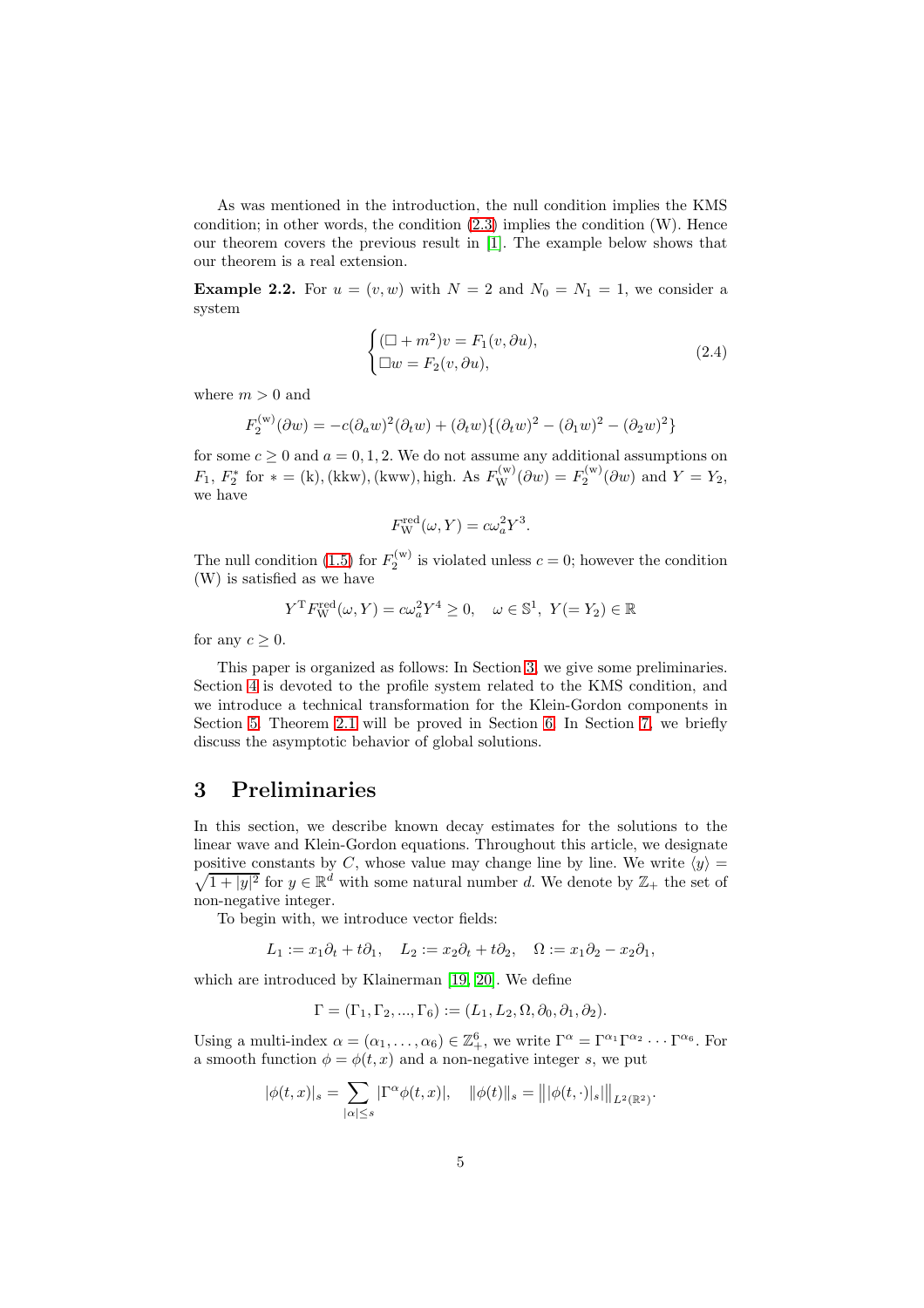We introduce the commutator  $[A, B] = AB - BA$  between operators A and B. By simple computation, for  $j = 1, 2, a = 0, 1, 2$  and  $m \ge 0$ , we get

$$
[\Box + m^2, L_j] = [\Box + m^2, \Omega] = [\Box + m^2, \partial_a] = 0.
$$

Therefore for any multi-index  $\alpha$  and a smooth function  $\phi$ , we get

<span id="page-5-2"></span><span id="page-5-1"></span>
$$
(\Box + m^2)(\Gamma^{\alpha} \phi) = \Gamma^{\alpha}((\Box + m^2)\phi). \tag{3.1}
$$

We can also check that  $[\Gamma_i, \Gamma_k]$  can be written as a linear combination of vector fields in Γ; in other words, if we write symbolically, we have  $[\Gamma, \Gamma] = \Gamma$ , which implies  $|\Gamma^{\alpha}\phi|_{s} \leq C|\phi|_{s+|\alpha|}$ . Especially, we have  $[\Gamma, \partial] = \partial$ . Hence for any nonnegative integer s, there is a positive constant  $C_s$  such that we have

$$
\frac{1}{C_s} |\partial \phi(t, x)|_s \le \sum_{|\alpha| \le s} |\partial (\Gamma^{\alpha} \phi)(t, x)| \le C_s |\partial \phi(t, x)|_s \tag{3.2}
$$

for any smooth function  $\phi$ .

We firstly describe a known decay result for solutions to linear Klein-Gordon equations

<span id="page-5-0"></span>
$$
(\Box + m^2)v(t, x) = \Phi(t, x), \qquad (t, x) \in (0, \infty) \times \mathbb{R}^2 \tag{3.3}
$$

with  $m > 0$ . We use the decay estimate in Georgiev [\[9\]](#page-21-12); however, since we are working in the situation of compactly supported data, the statement can be simplified as follows.

<span id="page-5-3"></span>**Lemma 3.1.** *Suppose that*  $0 < T < \infty$  *and*  $R > 0$ *. Let v be a smooth solution to* [\(3.3\)](#page-5-0)*. We assume that*  $v(0, \cdot)$  *has compact support, and that*  $\Phi(t, x) = 0$  *for* all  $(t, x) \in [0, T) \times \mathbb{R}^2$  satisfying  $|x| \ge t + R$ *. For*  $\rho \ne 1$ *, there exists a positive constant*  $C = C(m, \rho, R)$ *, independent of* T*, such that* 

$$
\langle t+|x|\rangle |v(t,x)| \le C \|v(0)\|_5 + Ct^{(1-\rho)+} \sup_{\tau \in [0,t]} \langle \tau \rangle^{\rho} \| \Phi(\tau) \|_4 \tag{3.4}
$$

*for*  $(t, x) \in (0, T) \times \mathbb{R}^2$ , where  $a_+ = \max\{a, 0\}$  for  $a \in \mathbb{R}$ .

*Proof.* Let  $\{\chi_j\}_{j\in\mathbb{Z}_+}$  ( $\subset C_0^{\infty}(\mathbb{R})$ ) be a partition of unity in  $[0,\infty)$  satisfying  $\supp \chi_j \subset [2^{j-1}, 2^{j+1}]$  for  $j \ge 1$  and  $\supp \chi_0 \cap [0, \infty) \subset [0, 2)$ . Then it is proved in [\[9\]](#page-21-12) that

$$
\langle t+|x|\rangle |v(t,x)| \leq C \sum_{j=0}^{\infty} \sum_{|\alpha|\leq 5} ||\langle \cdot \rangle \chi_j(||\cdot||) \Gamma^{\alpha} v(0,\cdot)||_{L^2} + C \sum_{j=0}^{\infty} \sum_{|\alpha|\leq 4} \sup_{\tau \in [0,t]} \chi_j(\tau) ||\langle \tau + |\cdot|| \rangle \Gamma^{\alpha} \Phi(\tau,\cdot)||_{L^2}
$$

without any support condition on  $v(0)$  and  $\Phi$ . It is easy to see that the first term on the right-hand side is bounded by  $C||v(0)||_5$  if  $v(0)$  is compactly supported. Let  $\|\Phi(t)\|_4 \leq M_0 \langle t \rangle^{-\rho}$ . Then, in view of the support condition for  $\Phi$ , we see that the second term is bounded by

$$
CM_0 \sum_{j=0}^{\infty} \sup_{\tau \in [0,t]} \chi_j(\tau) \langle \tau \rangle^{1-\rho} \le CM_0 \langle t \rangle^{(1-\rho)+}
$$

because we have  $\chi_j(\tau) \langle \tau \rangle^{1-\rho} \leq C 2^{j(1-\rho)}$ .

 $\Box$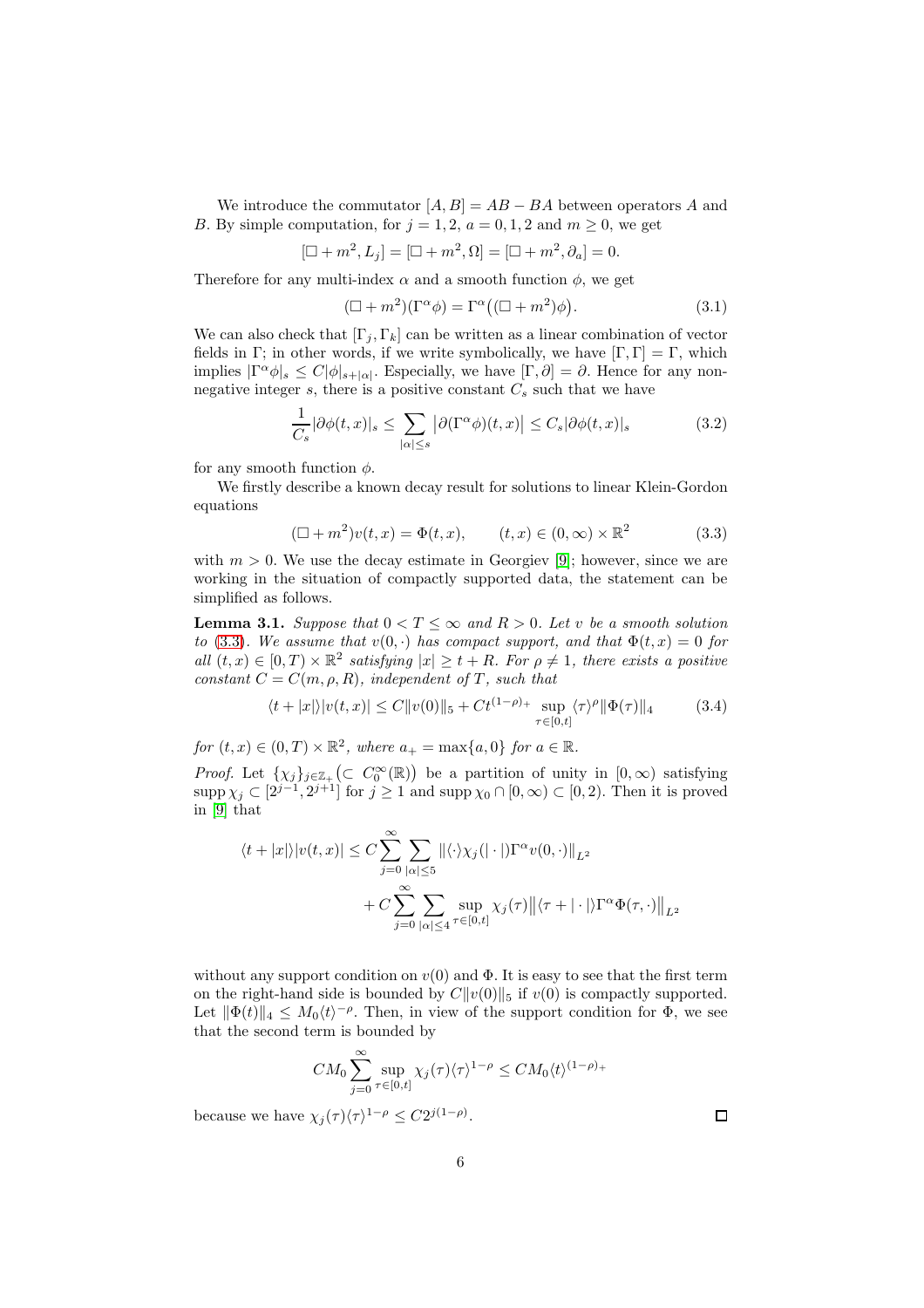We switch to known decay results for solutions to linear wave equations

$$
\Box w(t, x) = \Psi(t, x), \qquad (t, x) \in (0, \infty) \times \mathbb{R}^2, \n w(0, x) = w_0(x), \ (\partial_t w)(0, x) = w_1(x), \qquad x \in \mathbb{R}^2.
$$
\n(3.5)

We use the weighted  $L^{\infty}L^{\infty}$  estimates in Hoshiga-Kubo [\[11\]](#page-21-13) and Kubo [\[23\]](#page-22-10). To state the estimates, we introduce

<span id="page-6-2"></span>
$$
W_{-}(t,r) := \min\{\langle r\rangle, \langle t-r\rangle\}.
$$
\n(3.6)

The first pair consists of the decay estimates of solutions and its derivatives to the homogeneous wave equation (namely the case where  $\Psi = 0$  in  $(0, \infty) \times \mathbb{R}^2$ ).

<span id="page-6-0"></span>**Lemma 3.2.** *Let* w *be a smooth solution to* [\(3.5\)](#page-6-2) *with*  $\Psi = 0$ *. Suppose that*  $\mu > 0$ *. For any*  $(w_0, w_1) \in C^{\infty}(\mathbb{R}^2) \times C^{\infty}(\mathbb{R}^2)$ *, it holds that* 

$$
\langle t+|x|\rangle^{1/2}\langle t-|x|\rangle^{1/2}|w(t,x)| \leq C\mathcal{A}_{2+\mu,0}[w_0,w_1],\langle t+|x|\rangle^{1/2}\langle t-|x|\rangle^{3/2}|\partial w(t,x)| \leq C\mathcal{A}_{3+\mu,1}[w_0,w_1]
$$
\n(3.7)

 $for (t, x) \in [0, T) \times \mathbb{R}^2$ , where we put

$$
\mathcal{A}_{\rho,s}[w_0,w_1]:=\sum_{|\alpha|+|\beta|\leq s}\left(\sum_{|\gamma|\leq 1}\|\langle \cdot \rangle^{\rho}\partial_x^{\alpha+\gamma}\Omega^{\beta}w_0\|_{L^{\infty}}+\|\langle \cdot \rangle^{\rho}\partial_x^{\alpha}\Omega^{\beta}w_1\|_{L^{\infty}}\right).
$$

The second pair is for the inhomogeneous wave equation (namely the case where  $w_0(x) = w_1(x) = 0$  for all  $x \in \mathbb{R}^2$ .

<span id="page-6-1"></span>**Lemma 3.3.** Let w be a smooth solution to [\(3.5\)](#page-6-2) with initial data  $w_0 = w_1 = 0$ . *Let* s *be a non-negative integer. Suppose that*  $\xi \geq 0$ ,  $0 < \zeta < 1/2$  *and*  $\eta > 0$ *. Then there exists a positive constant*  $C = C(\xi, \zeta, \eta)$  *such that* 

$$
\langle t+|x|\rangle^{1/2-\xi}\langle t-|x|\rangle^{\zeta}|w(t,x)| \leq C\mathcal{B}_{\zeta-\xi,\eta,0}[\Psi](t,x),\tag{3.8}
$$

$$
\langle t+|x|\rangle^{-\xi}\langle x\rangle^{1/2}\langle t-|x|\rangle^{1+\zeta}|\partial w(t,x)| \leq C \mathcal{B}_{\zeta+\eta-\xi,0,1}[\Psi](t,x) \qquad (3.9)
$$

*for*  $(t, x) \in [0, T) \times \mathbb{R}^2$ , where

$$
\mathcal{B}_{\kappa,\mu,s}[\Phi](t,x) = \sup_{0 \le \tau < t} \sup_{|y-x| \le t-\tau} \langle y \rangle^{1/2} \langle \tau + |y| \rangle^{1+\kappa} W_{-}(\tau,|y|)^{1+\mu} \times \sum_{|\alpha|+|\beta| \le s} |\partial^{\alpha} \Omega^{\beta} \Phi(\tau,y)|.
$$

**Remark 3.4.** In [\[23\]](#page-22-10), the above lemma is proved for more general weight  $W_-\,$ , but only for  $\xi = 0$ . However, using the fact that  $\langle \tau + |y| \rangle^{\xi} \le \langle t + |x| \rangle^{\xi}$  for  $(\tau, y)$ satisfying  $0 \leq \tau < t$  and  $|y - x| \leq t - \tau$ , we can easily show the case where  $\xi > 0$ .

The following Sobolev type inequality is from Klainerman [\[21\]](#page-22-11):

<span id="page-6-3"></span>Lemma 3.5. *There exists a positive constant C such that*

$$
\sup_{x \in \mathbb{R}^2} \langle x \rangle^{1/2} |\varphi(x)| \le C \sum_{|\alpha| + |\beta| \le 2} ||\partial_x^{\alpha} \Omega^{\beta} \varphi||_{L^2(\mathbb{R}^2)} \tag{3.10}
$$

*for any*  $\varphi \in C_0^{\infty}(\mathbb{R}^2)$ *.*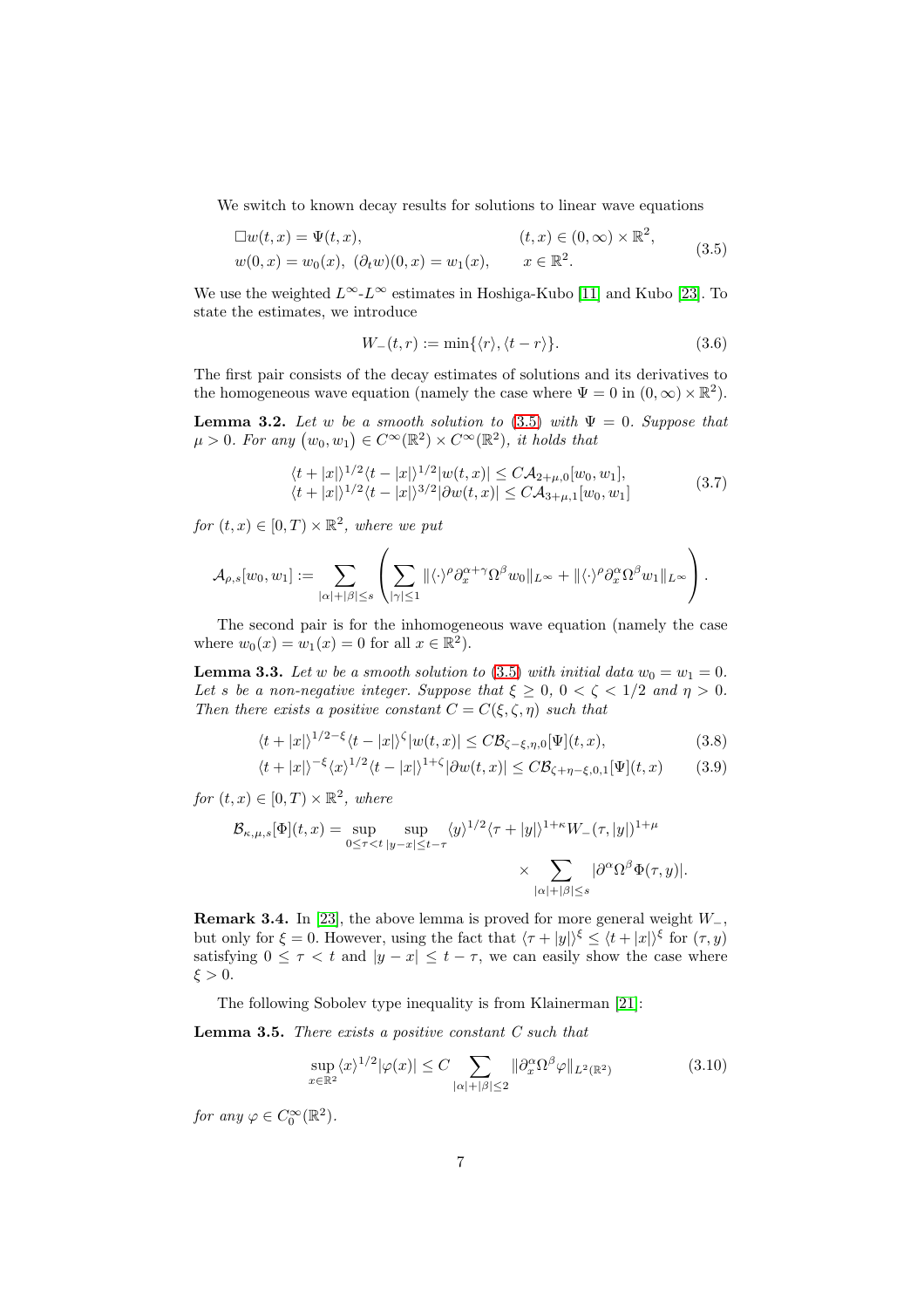### <span id="page-7-0"></span>4 The profile system for wave components

For  $x \in \mathbb{R}^2$ , we use the polar coordinates  $r = |x|$  and  $\omega = |x|^{-1}x$  in the sequel. We write

$$
\hat{\omega} := (\omega_0, \omega_1, \omega_2) = (-1, \omega_1, \omega_2).
$$

We introduce

$$
\partial_{\pm} := \partial_t \pm \partial_r
$$
 and  $D_{\pm} := (\partial_r \pm \partial_t)/2$ ,

where  $\partial_r = \partial/\partial r = \sum_{j=1}^2 (x_j/|x|) \partial_j$ . One of the important points in the method of the previous work [\[17\]](#page-21-4) is to approximate  $r^{1/2}\partial w(t,x)$  by  $\hat{\omega}D_-(r^{1/2}w(t,x));$ however the scaling operator  $S = t\partial_t + r\partial_r$ , which is not compatible with Klein-Gordon equations, was used to estimate the error between them. To recover the estimate without using the scaling operator  $S$ , we define

$$
[\phi(t,x)]_s := |\phi(t,x)|_s + \langle t-r \rangle |\partial \phi(t,x)|_{s-1}
$$
\n(4.1)

for a natural number s and a smooth function  $\phi = \phi(t, x)$ .

<span id="page-7-2"></span>Lemma 4.1. *There exists a universal positive constant* C *such that*

$$
\left|r^{1/2}\partial \phi(t,x) -\hat{\omega}D_-\left(r^{1/2}\phi(t,x)\right)\right|\leq C\langle t+|x|\rangle^{-1/2}[\phi(t,x)]_1, \quad 1\leq \frac{t}{2}\leq r
$$

*holds for any smooth function*  $\phi = \phi(t, x)$ *.* 

*Proof.* Let  $1 \le t/2 \le r$ . Since we have  $\partial_1 = \omega_1 \partial_r - r^{-1} \omega_2 \Omega$  and  $\partial_2 = \omega_2 \partial_r +$  $r^{-1}\omega_1\Omega$ , we obtain

$$
|r^{1/2}\partial_j\phi - \omega_j\partial_r(r^{1/2}\phi)| \le C\langle t+r\rangle^{-1/2}|\phi|_1, \ \ j=1,2.
$$

Therefore our task is to estimate  $\partial_t (r^{1/2} \phi)$  and  $\omega_j \partial_r (r^{1/2} \phi)$  for  $j = 1, 2$ . Observing that  $\partial_t = -D_- + D_+ = \omega_0 D_- + D_+$  and  $\omega_j \partial_r = \omega_j D_- + \omega_j D_+$ , it suffices to prove

$$
|D_{+}(r^{1/2}\phi)| \le C\langle t+r\rangle^{-1/2}[\phi]_1.
$$
 (4.2)

<span id="page-7-3"></span><span id="page-7-1"></span> $\Box$ 

Since we have  $D_{+}(r^{1/2}\phi) = r^{-1/2}\phi/4 + r^{1/2}D_{+}\phi$  and

$$
D_{+} = \frac{1}{2(t+r)} \left( 2 \sum_{k=1}^{2} \omega_{k} L_{k} + (t-r)(\partial_{t} - \partial_{r}) \right),
$$
 (4.3)

we get [\(4.2\)](#page-7-1) immediately.

Remark 4.2. By an apparent modification of the above proof, we also have

$$
|\partial \phi(t,x) - \hat{\omega}D_-\phi(t,x)| \le C\langle t+r\rangle^{-1}[\phi(t,x)]_1, \quad 1 \le \frac{t}{2} \le r. \tag{4.4}
$$

For  $R > 0$ , we set

$$
B_R = \{x \in \mathbb{R}^2; |x| \le R\}.
$$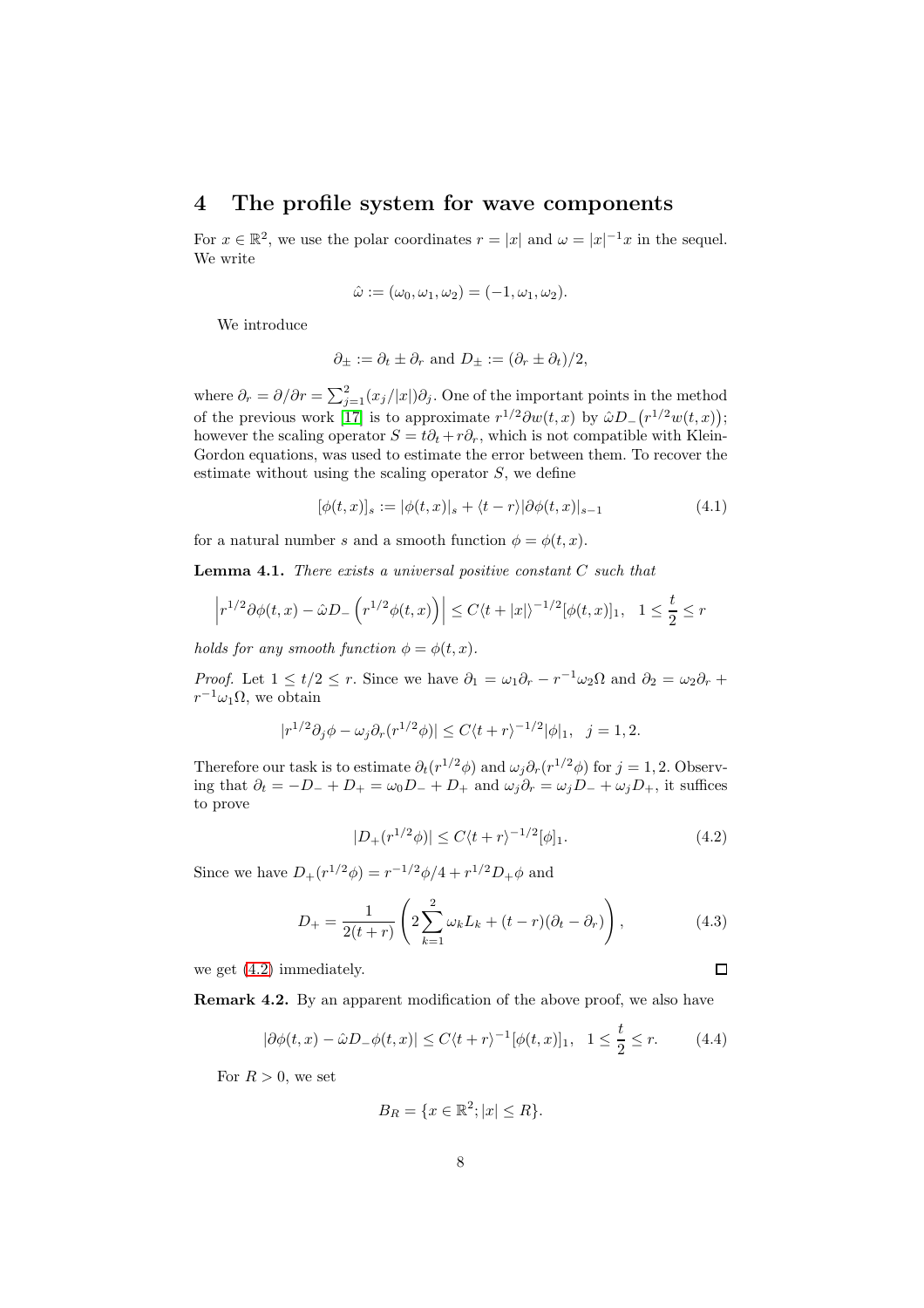Let  $0 < T \leq \infty$ . Suppose that  $u = (v, w)$  is a solution to  $(1.2)$ - $(1.3)$  on  $[0, T) \times \mathbb{R}^2$ . As  $f, g \in C_0^{\infty}$ , we can take a positive constant R such that

<span id="page-8-5"></span><span id="page-8-4"></span><span id="page-8-3"></span>
$$
supp f \cup supp g \subset B_R,\tag{4.5}
$$

which implies

$$
supp u(t, \cdot) \subset B_{t+R}, \ \ 0 \le t < T \tag{4.6}
$$

by the finite propagation property. Keeping this in mind, we define

$$
\Lambda_{T,R} := \left\{ (t,x) \in [0,T) \times \mathbb{R}^2; 1 \le \frac{t}{2} \le |x| \le t + R \right\},\tag{4.7}
$$

and we write  $\Lambda_R := \Lambda_{\infty,R}$ . Note that the weights  $\langle t + r \rangle^{-1}$ ,  $\langle r \rangle^{-1}$ ,  $\langle t \rangle^{-1}$ ,  $r^{-1}$ and  $t^{-1}$  are equivalent to each other in  $\Lambda_R$ , since we have

$$
\langle t+r\rangle^{-1} \leq \langle r\rangle^{-1} \leq r^{-1} \leq 2t^{-1} \leq \sqrt{5}\langle t\rangle^{-1} \leq \sqrt{5}(2+R)\langle t+r\rangle^{-1}, (t,x) \in \Lambda_R.
$$
\n
$$
(4.8)
$$

Writing the d'Alembertian in the polar coordinates, we obtain

<span id="page-8-2"></span><span id="page-8-0"></span>
$$
r^{1/2} \Box \phi = \partial_+ \partial_- (r^{1/2} \phi) - \frac{1}{4r^{3/2}} (4\Omega^2 + 1)\phi \tag{4.9}
$$

for any smooth function  $\phi = \phi(t, x)$ . We define  $\mathcal{W} = (\mathcal{W}_i)_{N_0+1 \le i \le N}$  by

$$
\mathcal{W}(t,x) := D_{-}(r^{1/2}w(t,x)), \quad (t,x) \in [0,T) \times (\mathbb{R}^{2} \setminus \{0\}). \tag{4.10}
$$

Then [\(4.9\)](#page-8-0) leads to

$$
\partial_+ \mathcal{W}(t, x) = -\frac{1}{2t} F_{\mathcal{W}}^{\text{red}}(\omega, \mathcal{W}(t, x)) + H(t, x), \tag{4.11}
$$

where  $H = H(t, x)$  is defined by

$$
H = -\frac{1}{2} \left( r^{1/2} F_{\mathcal{W}}(v, \partial u) - \frac{1}{t} F_{\mathcal{W}}^{\text{red}}(\omega, \mathcal{W}) \right) - \frac{1}{8r^{3/2}} (4\Omega^2 + 1) w.
$$
 (4.12)

We call [\(4.11\)](#page-8-1) the *profile system for wave components*, as H can be treated as a reminder in  $\Lambda_{T,R}$  (see Lemma [4.5](#page-11-0) below).

For  $\sigma \in \mathbb{R}$ , we define

<span id="page-8-6"></span><span id="page-8-1"></span>
$$
t_0(\sigma) = \max\{-2\sigma, 2\},\tag{4.13}
$$

and

$$
\mathcal{W}_0^*(\sigma,\omega)=\mathcal{W}\big(t,(t+\sigma)\omega\big)\Big|_{t=t_0(\sigma)}.
$$

Observe that we have

$$
\langle R \rangle^{-1} \langle \sigma \rangle \le t_0(\sigma) \le 2 \langle \sigma \rangle, \quad \sigma \le R. \tag{4.14}
$$

The following lemma explains how the profile system is used to obtain the decay estimate for  $\partial w$  in  $\Lambda_{T,R}$ , and this is the only part where we use our condition (W). This part is already proved implicitly in [\[17\]](#page-21-4), but we give a proof for its importance.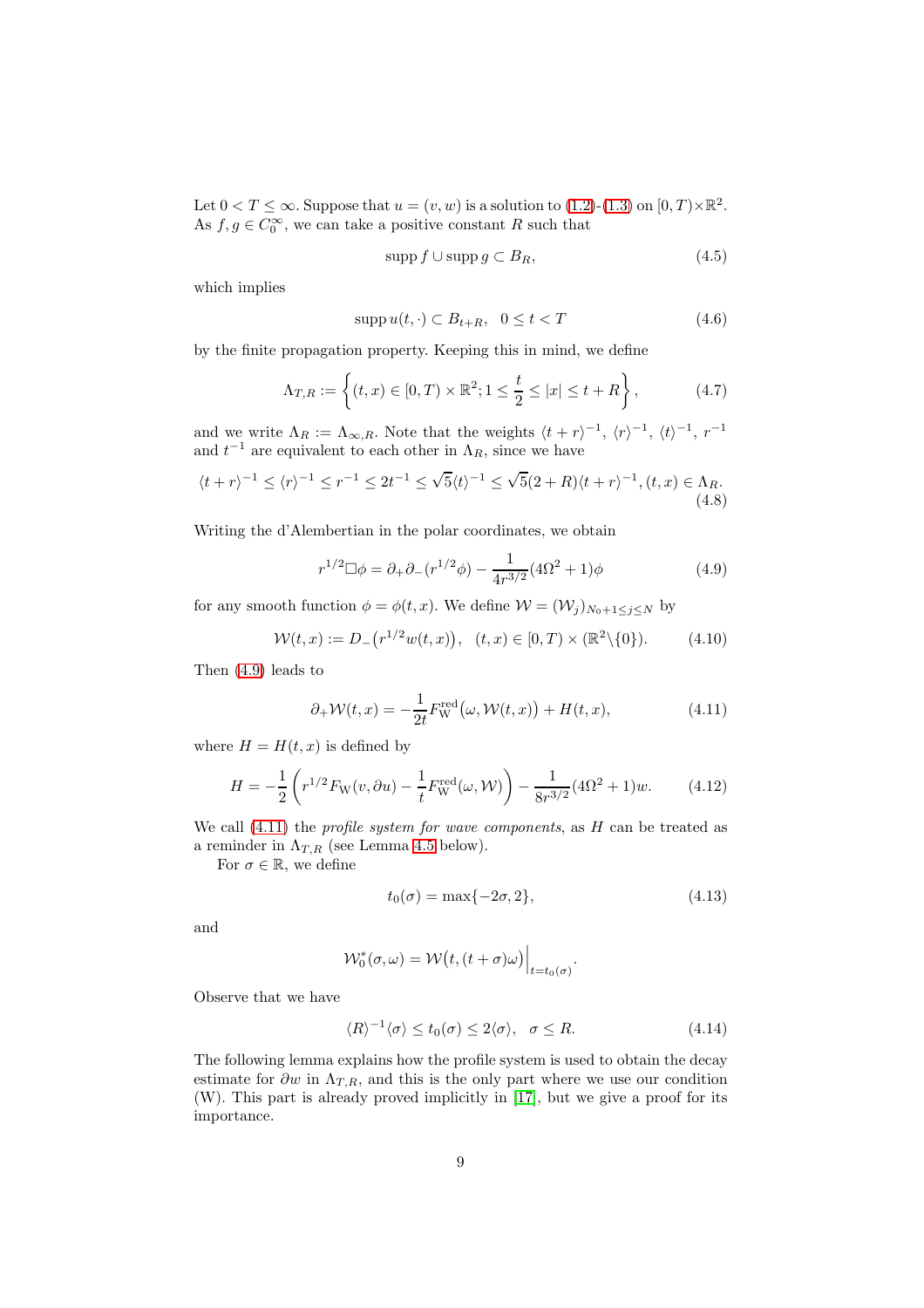<span id="page-9-1"></span>Lemma 4.3. *Suppose that the condition* (W) *is satisfied. Then we have*

$$
\langle r \rangle^{1/2} |\partial w(t, x)| \le C \left( |\mathcal{W}_0^*(r - t, \omega)| + \int_{t_0(r - t)}^t |H(\tau, (r - t + \tau)\omega)| d\tau \right) + C\langle t + r \rangle^{-1/2} [w(t, x)]_1
$$

*for*  $(t, x) = (t, r\omega) \in \Lambda_{T,R}$ *, where C is a positive constant independent of T.* 

*Proof.* In view of Lemma [4.1,](#page-7-2) it suffices to estimate  $W(t, x)$ . Let  $\mathcal{J} = \mathcal{J}(\omega)$  be from the condition (W). As  $\mathcal{J} \in C(\mathbb{S}^1; \mathcal{S}_+^{N_1})$ , there is a positive constant C such that

$$
\frac{1}{C}|Y|^2 \le Y^{\mathrm{T}}\mathcal{J}(\omega)Y \le C|Y|^2, \quad \omega \in \mathbb{S}^1, Y \in \mathbb{R}^{N_1}.
$$
 (4.15)

Suppose that  $(t, x) \in \Lambda_{T,R}$ . Let  $\sigma = r - t$  and we put

$$
\mathcal{W}^*(t,\sigma,\omega)=\mathcal{W}\big(t,(t+\sigma)\omega\big),
$$

so that we have

$$
\partial_t \mathcal{W}^*(t, \sigma, \omega) = (\partial_+ \mathcal{W}) \big( t, (t + \sigma) \omega \big) = -\frac{1}{2t} F_{\mathcal{W}}^{\text{red}} \big( \omega, \mathcal{W}^*(t, \sigma, \omega) \big) + H^*(t, \sigma, \omega),
$$

where  $H^*(t, \sigma, \omega) = H(t, (t + \sigma)\omega)$ . Recalling that  $\mathcal J$  is real symmetric, and using the condition (W), we obtain

$$
\partial_t \left\{ \left( \mathcal{W}^* \right)^{\mathrm{T}} \mathcal{J} \mathcal{W}^* \right\} = 2(\mathcal{W}^*)^{\mathrm{T}} \mathcal{J} \partial_t \mathcal{W}^* = -\frac{1}{t} (\mathcal{W}^*)^{\mathrm{T}} \mathcal{J} F_{\mathrm{W}}^{\mathrm{red}}(\omega, \mathcal{W}^*) + 2(\mathcal{W}^*)^{\mathrm{T}} \mathcal{J} H^* \leq 2(\mathcal{W}^*)^{\mathrm{T}} \mathcal{J} H^* \leq C \sqrt{(\mathcal{W}^*)^{\mathrm{T}} \mathcal{J} \mathcal{W}^*} |H^*|.
$$

As we have  $t \geq t_0(\sigma)$  in  $\Lambda_{T,R}$ , the above differential inequality implies

$$
|\mathcal{W}^*(t,\sigma,\omega)| \leq C \left( |\mathcal{W}_0^*(\sigma,\omega)| + \int_{t_0(\sigma)}^t |H^*(\tau,\sigma,\omega)| d\tau \right),
$$

which leads to the desired estimate for  $W$  immediately.

<span id="page-9-0"></span> $\Box$ 

We will play a similar game for  $\Gamma^{\alpha} w$  with a multi-index  $\alpha \in \mathbb{Z}_+^6$ , but the condition (W) will not be used. We define

$$
\mathcal{W}^{(\alpha)}(t,x) := D_{-}\big(r^{1/2}\Gamma^{\alpha}w(t,x)\big). \tag{4.16}
$$

As  $\square(\Gamma^{\alpha}w) = \Gamma^{\alpha}(F(v, \partial u))$ , it follows from [\(4.9\)](#page-8-0) that

$$
\partial_{+} \mathcal{W}^{(\alpha)} = -\frac{1}{2t} \mathcal{G}(\omega, \mathcal{W}) \mathcal{W}^{(\alpha)} + H_{\alpha} \tag{4.17}
$$

for  $|\alpha| \geq 1$ , where a matrix-valued function  $\mathcal{G} = (\mathcal{G}_{jk})_{N_0+1 \leq j,k \leq N}$  and a vectorvalued function  $H_{\alpha}$  are given by

$$
\mathcal{G}_{jk}(\omega, Y) = \frac{\partial F_j^{\text{red}}}{\partial Y_k}(\omega, Y),
$$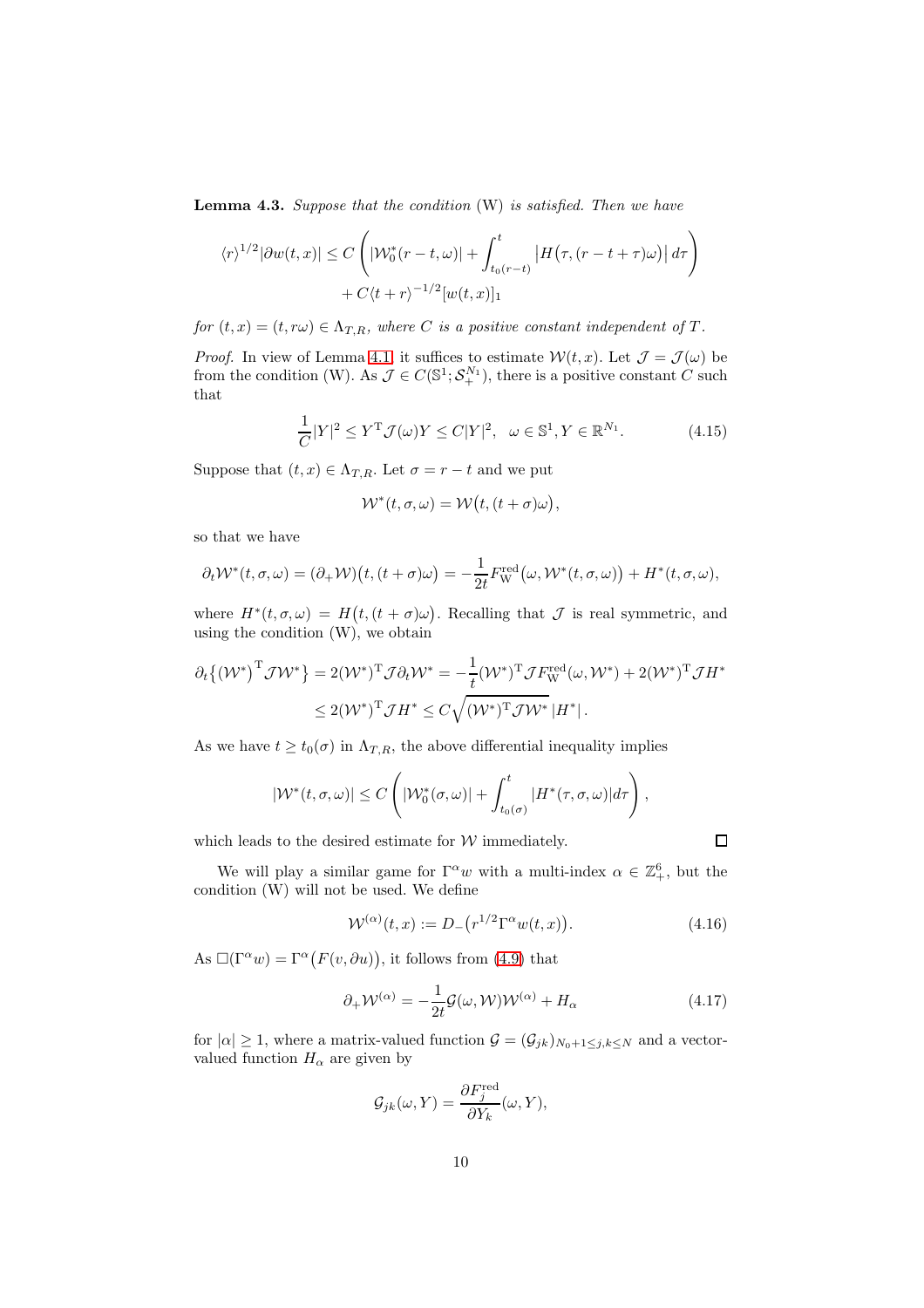and

$$
H_{\alpha}(t,x) = -\frac{1}{2} \left( r^{1/2} \Gamma^{\alpha} \left( F_{\mathcal{W}}(v,\partial u) \right) - \frac{1}{t} \mathcal{G}(\omega,\mathcal{W}) \mathcal{W}^{(\alpha)} \right) - \frac{1}{8r^{3/2}} (4\Omega^2 + 1) \Gamma^{\alpha} w,
$$
\n(4.18)

respectively. For a square matrix  $\mathcal{A}, \|\mathcal{A}\|_{\text{Op}}$  denotes its operator norm in the sequel.

<span id="page-10-0"></span>**Lemma 4.4.** *Let*  $|\alpha| = s \geq 1$ *. We define* 

$$
\mathcal{W}_0^{(\alpha)*}(\sigma,\omega) := \mathcal{W}^{(\alpha)}\big(t,(t+\sigma)\omega\big)\Big|_{t=t_0(\sigma)}.
$$

*If there is a positive constant*  $C_0$  *such that* 

$$
\|\mathcal{G}(\omega,\mathcal{W}(t,x))\|_{\text{Op}} \leq 2C_0\varepsilon^2, \quad (t,x) \in \Lambda_{T,R},
$$

*then there is a positive constant*  $C$ *, which is independent of*  $T$ *, such that* 

$$
\langle r \rangle^{1/2} |\partial \Gamma^{\alpha} w(t, x)| \le C \left( \frac{t}{t_0(r - t)} \right)^{C_0 \varepsilon^2} \left| \mathcal{W}_0^{(\alpha)*} (r - t, \omega) \right|
$$
  
+  $t^{C_0 \varepsilon^2} \int_{t_0(r - t)}^t \tau^{-C_0 \varepsilon^2} \left| H_\alpha \left( t, (r - t + \tau) \omega \right) \right| d\tau$   
+  $C \langle t + r \rangle^{-1/2} [w(t, x)]_{s+1}$ 

*for*  $(t, x) = (t, r\omega) \in \Lambda_{T,R}$ .

*Proof.* By Lemma [4.1](#page-7-2) again, we only have to estimate  $W^{(\alpha)}(t, x)$ . using the ∗-notation as in the proof of the previous lemma, from [\(4.17\)](#page-9-0) we get

$$
\partial_t \left| \mathcal{W}^{(\alpha)*} \right|^2 \leq \frac{2C_0 \varepsilon^2}{t} \left| \mathcal{W}^{(\alpha)*} \right|^2 + 2 \left| \mathcal{W}^{(\alpha)*} \right| |H^*_{\alpha}|.
$$

Let  $c > 0$  and  $\Phi_c = \sqrt{c + |\mathcal{W}^{(\alpha)*}|^2}$ . Then we get

$$
\partial_t \Phi_c \le \frac{C_0 \varepsilon^2}{t} \Phi_c + |H_\alpha^*|,
$$

from which we get

$$
\partial_t \left( t^{-C_0 \varepsilon^2} \Phi_c \right) \leq t^{-C_0 \varepsilon^2} |H_\alpha^*|.
$$

Therefore we obtain

$$
t^{-C_0\varepsilon^2}\Phi_c(t,\sigma,\omega)\leq t_0(\sigma)^{-C_0\varepsilon^2}\Phi_c\big(t_0(\sigma),\sigma,\omega\big)+\int_{t_0(\sigma)}^t\tau^{-C_0\varepsilon^2}|H^*_{\alpha}(\tau,\sigma,\omega)|d\tau.
$$

By taking the limit as  $c \to +0$ , we obtain the desired estimate for  $\mathcal{W}^{(\alpha)}$ .  $\Box$ 

Finally we give preliminary estimates for H and  $H_{\alpha}$ .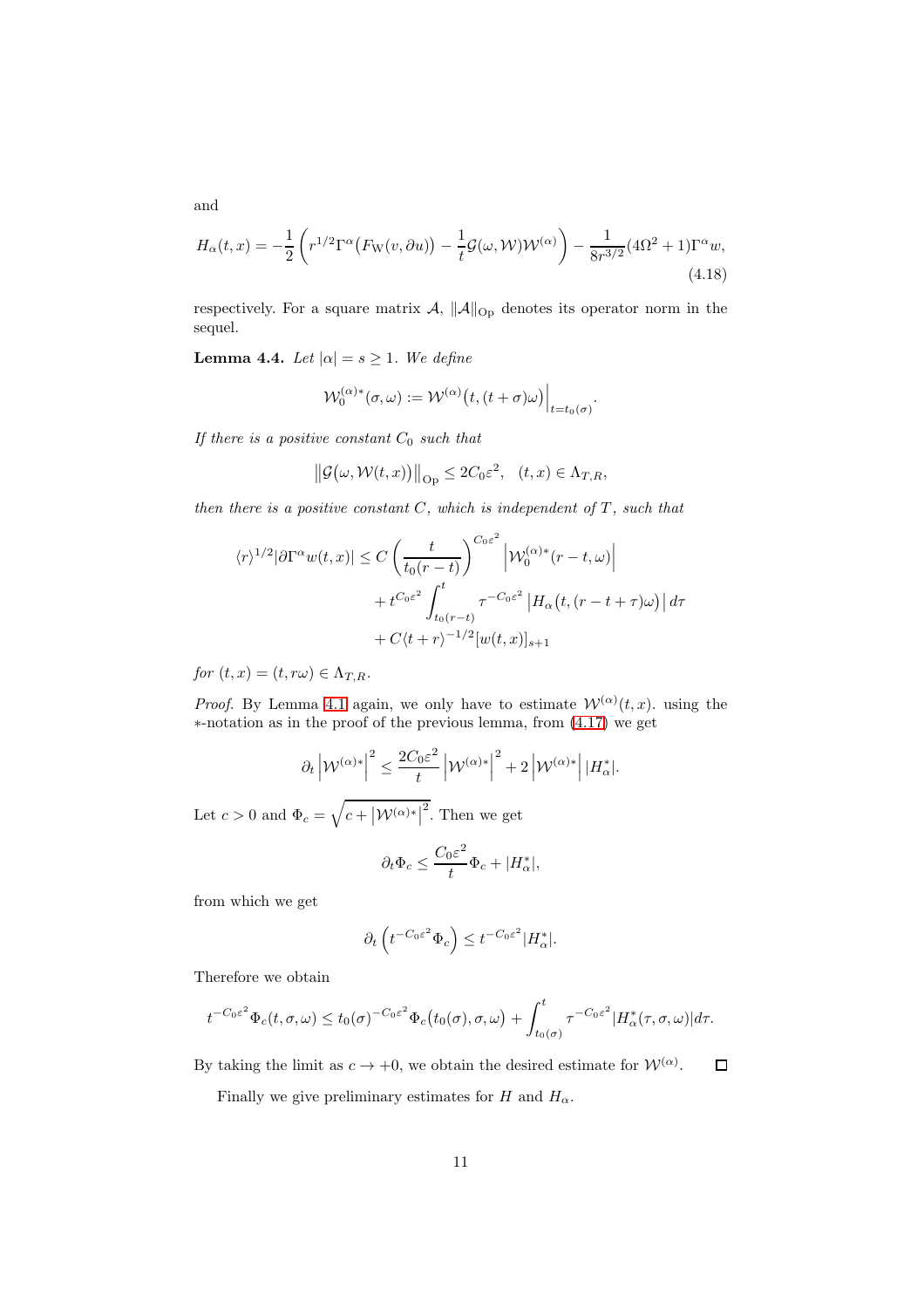<span id="page-11-0"></span>Lemma 4.5. *It holds that*

<span id="page-11-2"></span><span id="page-11-1"></span>
$$
|H(t,x)| \leq Ct^{-1/2}\langle t-r\rangle^{-2}[w]_1^3 + Ct^{-3/2}|w|_2
$$
  
+  $Ct^{1/2}|(v,\partial u)|^2(|v|_1 + |(v,\partial u)|^2)$  (4.19)

*for*  $(t, x) \in \Lambda_{T,R}$ *, where C is a positive constant independent of T. If*  $|\alpha| = s \geq 1$ *, then there is a positive constant*  $C_s$ *, being independent of*  $T$ *, such that* 

$$
|H_{\alpha}(t,x)| \leq C_s t^{1/2} |\partial w|_{s-1}^3 + C_s t^{-1/2} \langle t-r \rangle^{-2} [w]_{s+1}^3 + C_s t^{-3/2} |w|_{s+2} + C_s t^{1/2} |(v, \partial u)|_s^2 (|v|_{s+1} + |(v, \partial u)|_s^2)
$$
(4.20)

*for*  $(t, x) \in \Lambda_{T,R}$ *.* 

*Proof.* Throughout this proof, we suppose that  $(t, x) = (t, r\omega) \in \Lambda_{T,R}$ . We start with the proof of [\(4.19\)](#page-11-1). We have  $r^{3/2}F_{\rm W}^{(w)}(\partial w) = F_{\rm W}^{(w)}(r^{1/2}\partial w)$  by the homogeneity of  $F_{\rm W}^{(w)}$ . Hence H can be written as

$$
H = -\frac{1}{2t} \left( F_{\mathbf{W}}^{(\mathbf{w})}(r^{1/2} \partial w) - F_{\mathbf{W}}^{\text{red}}(\omega, \mathcal{W}) \right) - r^{1/2} \frac{t - r}{2t} F_{\mathbf{W}}^{(\mathbf{w})}(\partial w) - \frac{1}{8r^{3/2}} (4\Omega^2 + 1)\omega - \frac{r^{1/2}}{2} \left( F_{\mathbf{W}}(v, \partial u) - F_{\mathbf{W}}^{(\mathbf{w})}(\partial w) \right) =: R_1 + R_2 + R_3 + R_4.
$$

It is easy to see that

$$
|R_2| \le Ct^{-1/2}\langle t-r \rangle |\partial w|^3 \le Ct^{-1/2}\langle t-r \rangle^{-2} [w]_1^3,
$$
  

$$
|R_3| \le Ct^{-3/2}|w|_2,
$$

since t and r are equivalent quantities in  $\Lambda_{T,R}$ . We also get

$$
|R_4| = \frac{r^{1/2}}{2} \left| F_{\mathbf{W}}^{(k)} + F_{\mathbf{W}}^{(kkw)} + F_{\mathbf{W}}^{(kww)} + F_{\mathbf{W}}^{high} \right|
$$
  
\n
$$
\leq Ct^{1/2} \left( \sum_{j=1}^3 |(v, \partial v)|^j |\partial w|^{3-j} + |(v, \partial u)|^4 \right)
$$
  
\n
$$
\leq Ct^{1/2} (|v|_1 + |(v, \partial u)|^2) |(v, \partial u)|^2.
$$

From the definition  $(4.10)$  of W, we have

$$
|\mathcal{W}| \le r^{1/2} |D_{-}w| + \frac{|w|}{4r^{1/2}} \le Ct^{1/2} (|\partial w| + \langle t + r \rangle^{-1} |w|) \le Ct^{1/2} \langle t - r \rangle^{-1} [w]_1.
$$

It is easy to see that  $r^{1/2}|\partial w| \leq C t^{1/2} \langle t-r\rangle^{-1}[w]_1$ . Therefore it follows from Lemma [4.1](#page-7-2) that

$$
|R_1| \le Ct^{-1} \sum_{k,l,m} \sum_{a,b,c} \left| (r^{1/2} \partial_a w_k)(r^{1/2} \partial_b w_l)(r^{1/2} \partial_c w_m) - (\omega_a \mathcal{W}_k)(\omega_b \mathcal{W}_l)(\omega_c \mathcal{W}_m) \right|
$$
  
 
$$
\le Ct^{-1} (r^{1/2} |\partial w| + |\mathcal{W}|)^2 |r^{1/2} \partial w - \hat{\omega} \mathcal{W}| \le Ct^{-1/2} (t-r)^{-2} [w]_1^3. \tag{4.21}
$$

Gathering the above estimates, we obtain [\(4.19\)](#page-11-1).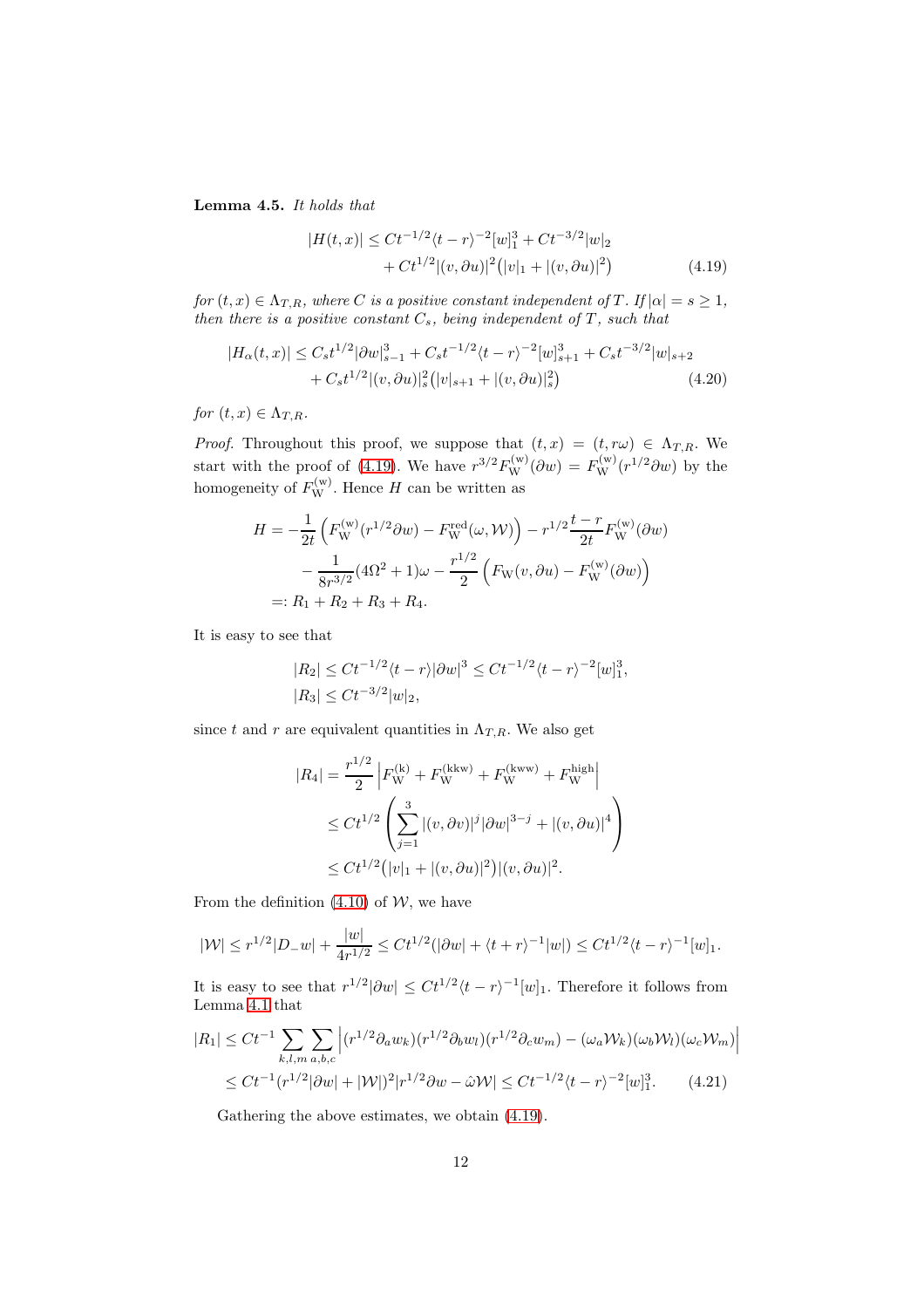Next we turn to [\(4.20\)](#page-11-2) with  $|\alpha| = s \geq 1$ . Let  $C_{jklm}^{abc}$  be from [\(2.2\)](#page-3-2). For functions  $\phi = (\phi_k)$ ,  $\psi = (\psi_k)$ ,  $\eta = (\eta_k)$ , with k running from  $N_0 + 1$  to N, we define  $C_{W} = (\mathcal{C}_{j})_{N_0+1 \leq j \leq N}$  by

$$
C_j[\partial \phi, \partial \psi, \partial \eta] = \sum_{N_0 + 1 \le k \le l \le m \le N} \sum_{a,b,c=0}^2 C_{jklm}^{abc} (\partial_a \phi_k)(\partial_b \psi_l)(\partial_c \eta_m),
$$

so that we have

$$
F_{\mathbf{W}}^{(\mathbf{w})}(\partial w) = \mathcal{C}_{\mathbf{W}}[\partial w, \partial w, \partial w].
$$

We also define  $\mathcal{C}_{\mathrm{W}}^{\alpha}(\partial w) = (\mathcal{C}_{j}^{\alpha}(\partial w))_{N_0+1 \leq j \leq N}$  by

$$
\mathcal{C}_{j}^{\alpha}(\partial w) = \mathcal{C}_{j}[\partial \Gamma^{\alpha} w, \partial w, \partial w] + \mathcal{C}_{j}[\partial w, \partial \Gamma^{\alpha} w, \partial w] + \mathcal{C}_{j}[\partial w, \partial w, \partial \Gamma^{\alpha} w]
$$

to write  $H_{\alpha}$  as

$$
H_{\alpha} = -\frac{r^{1/2}}{2} \left( \Gamma^{\alpha} \left( F_{\mathbf{W}}^{(\mathbf{w})} (\partial w) \right) - \mathcal{C}_{\mathbf{W}}^{\alpha} (\partial w) \right) - \frac{1}{2t} \left( r^{3/2} \mathcal{C}_{\mathbf{W}}^{\alpha} (\partial w) - \mathcal{G}(\omega, \mathcal{W}) \mathcal{W}^{(\alpha)} \right) - r^{1/2} \frac{t - r}{2t} \mathcal{C}_{\mathbf{W}}^{\alpha} (\partial w) - \frac{1}{8r^{3/2}} (4\Omega^2 + 1) \Gamma^{\alpha} w - \frac{r^{1/2}}{2} \Gamma^{\alpha} \left( F_{\mathbf{W}}(v, \partial u) - F_{\mathbf{W}}^{(\mathbf{w})} (\partial w) \right) =: R_0^{\alpha} + R_1^{\alpha} + R_2^{\alpha} + R_3^{\alpha} + R_4^{\alpha}.
$$

Since we have  $|\partial \Gamma^{\alpha} w - \Gamma^{\alpha} \partial w| \leq C |\partial w|_{s-1}$ , the Leibniz formula implies

$$
|R_0^{\alpha}| \le Ct^{1/2} |\partial w|_{s-1}^3.
$$

If we use the notation

$$
C_j[\hat{\omega}X,\hat{\omega}Y,\hat{\omega}Z] = \sum_{N_0+1 \le k \le l \le m \le N} \sum_{a,b,c=0}^{2} C_{jklm}^{abc} (\omega_a X_k)(\omega_b Y_l)(\omega_c Z_m)
$$

for  $X, Y, Z \in \mathbb{R}^{N_1}$ , we have  $F_{\mathbf{W}}^{\text{red}}(\omega, Y) = \mathcal{C}_{\mathbf{W}}[\hat{\omega}Y, \hat{\omega}Y, \hat{\omega}Y]$ . From this, we see that the j th component of  $\mathcal{G}(\omega, \mathcal{W})\mathcal{W}^{(\alpha)}$  is

$$
\mathcal{C}_j[\hat{\omega}\mathcal{W}^{(\alpha)},\hat{\omega}\mathcal{W},\hat{\omega}\mathcal{W}]+\mathcal{C}_j[\hat{\omega}\mathcal{W},\hat{\omega}\mathcal{W}^{(\alpha)},\hat{\omega}\mathcal{W}]+\mathcal{C}_j[\hat{\omega}\mathcal{W},\hat{\omega}\mathcal{W},\hat{\omega}\mathcal{W}^{(\alpha)}].
$$

Therefore, recalling the definition of  $\mathcal{C}_{\mathrm{W}}^{\alpha}(\partial w)$  and going a similar way to the estimates of  $R_1$ , we obtain

$$
|R_1^{\alpha}| \leq Ct^{-1} (r^{1/2}|\partial w| + |\mathcal{W}|)^2 |r^{1/2}\partial \Gamma^{\alpha}w - \hat{\omega}\mathcal{W}^{(\alpha)}|
$$
  
+  $Ct^{-1} (r^{1/2}|\partial w| + |\mathcal{W}|) (r^{1/2}|\partial \Gamma^{\alpha}w| + |\mathcal{W}^{(\alpha)}|) |r^{1/2}\partial w - \hat{\omega}\mathcal{W}|$   
 $\leq Ct^{-1/2}\langle t - r \rangle^{-2} [w]_{s+1}^3.$ 

Other three terms  $R_2^{\alpha}$ ,  $R_3^{\alpha}$ , and  $R_4^{\alpha}$  can be treated in the same way as  $R_2$ ,  $R_3$ and  $R_4$ , respectively. Therefore we obtain  $(4.20)$  as desired.  $\Box$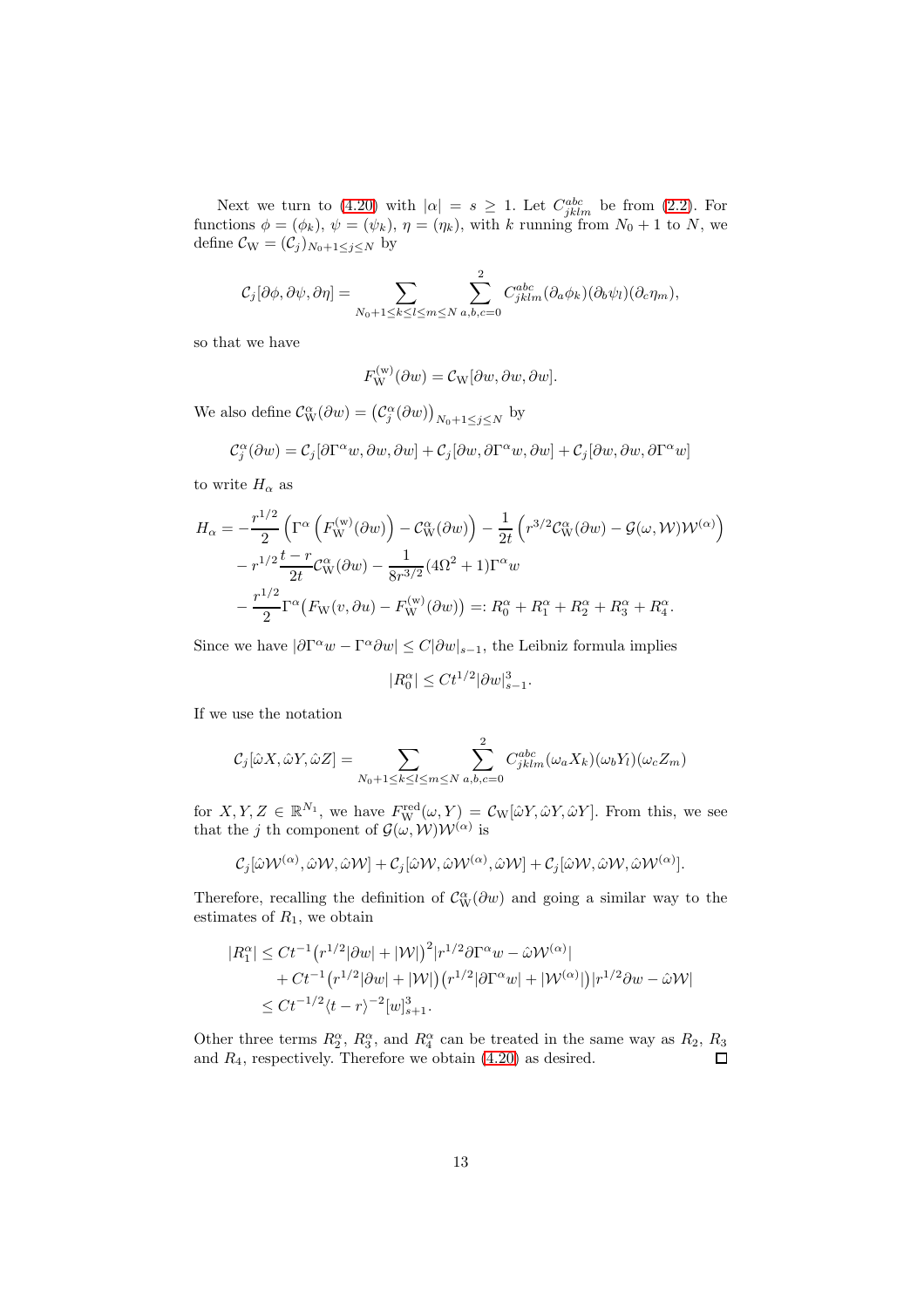## <span id="page-13-0"></span>5 Transformation for the Klein-Gordon components

Among the nonlinear terms in  $F_{\rm K}$  for the Klein-Gordon components,  $F_{\rm K}^{(\rm w)}$  has the slowest decay. To treat it in the decay estimate for the Klein-Gordon components, we use the transformation in Tsutsumi [\[35\]](#page-23-1). The idea of this transformation can go back to Kosecki [\[22\]](#page-22-12). We would like to summarize the argument here.

For this purpose, we introduce

$$
Q_0(\phi, \psi) := (\partial_t \phi)(\partial_t \psi) - (\nabla_x \phi) \cdot (\nabla_x \psi), \tag{5.1}
$$

which is one of the *null forms* introduced in [\[20\]](#page-22-1) to characterize the null condition. A key feature of the null forms is their faster decay. Indeed, we have the following:

<span id="page-13-1"></span>Lemma 5.1. *For any non-negative integer* s*, there is a positive constant* C *such that*

$$
|Q_0(\zeta_j, \zeta_k)(t, x)|_s \le C \langle t + |x| \rangle^{-1} ([\zeta(t, x)]_{[s/2]+1} | \partial \zeta(t, x)|_s + |\partial \zeta(t, x)|_{[s/2]} [\zeta(t, x)]_{s+1})
$$

*for*  $t > 0$ ,  $x \in \mathbb{R}^2$ , a smooth function  $\zeta = (\zeta_j)_{1 \leq j \leq N}$  and  $1 \leq j, k \leq N$ .

*Proof.* This estimate in three space dimensions was proved in [\[14\]](#page-21-6), and we only give an outline here. Because  $\Gamma^{\alpha}Q_0(\zeta_j, \zeta_k)$  can be written as a linear combination of  $Q_0(\Gamma^{\beta}\zeta_j, \Gamma^{\gamma}\zeta_k)$  with  $|\beta| + |\gamma| \leq |\alpha|$  (see [\[16\]](#page-21-14) for instance), it suffices to prove

$$
|Q_0(\phi,\psi)| \le \langle t+r\rangle^{-1} \big( [\phi]_1 |\partial \psi| + |\partial \phi| [\psi]_1 \big).
$$

If  $0 \le t \le 2$  or  $r \le t/2$ , then we have  $\langle t + r \rangle \le C \langle t - r \rangle$ . Hence we get

$$
|Q_0(\phi,\psi)| \le C|\partial\phi||\partial\psi| \le C\langle t+r\rangle^{-1}\langle t-r\rangle|\partial\phi||\partial\psi| \le C\langle t+r\rangle^{-1}[\phi]_1|\partial\psi|.
$$

On the other hand, when  $1 \le t/2 \le r$ , [\(4.4\)](#page-7-3) implies

$$
|(\partial_a \phi)(\partial_b \psi) - (\omega_a D_- \phi)(\omega_b D_- \psi)| \leq C \langle t + r \rangle^{-1} ( [\phi]_1 | \partial \psi| + |\partial \phi| [\psi]_1 ),
$$

which leads to the desired result for  $Q_0$  because  $(\omega_0^2 - \omega_1^2 - \omega_2^2)(D_-\phi)(D_-\psi) =$ 0.

Now we return our attention to the transformation. For  $N_0+1 \leq k, l, m \leq N$ , direct calculations yield

$$
\Box ((\partial_a w_k)(\partial_b w_l)(\partial_c w_m))
$$
  
=  $(\partial_a \Box w_k)(\partial_b w_l)(\partial_c w_m) + (\partial_a w_k)(\partial_b \Box w_l)(\partial_c w_m) + (\partial_a w_k)(\partial_b w_l)(\partial_c \Box w_m)$   
+  $2(\partial_a w_k)Q_0(\partial_b w_l, \partial_c w_m) + 2(\partial_b w_l)Q_0(\partial_c w_m, \partial_a w_k)$   
+  $2(\partial_c w_m)Q_0(\partial_a w_k, \partial_b w_l).$ 

Using that  $\partial_a \Box w_k = \partial_a (F_k(v, \partial u))$ , and also applying Lemma [5.1](#page-13-1) to estimate  $Q_0$ , we obtain

<span id="page-13-2"></span>
$$
\left| \Box \left( (\partial_a w_k)(\partial_b w_l)(\partial_c w_m) \right) \right|_s \leq C |(v, \partial u)|^4_{[(s+1)/2]} |(v, \partial u)|_{s+1} + C \langle t + r \rangle^{-1} |\partial w|_{[s/2]} [w]_{s+1} |\partial w|_s \qquad (5.2)
$$

for non-negative integer s.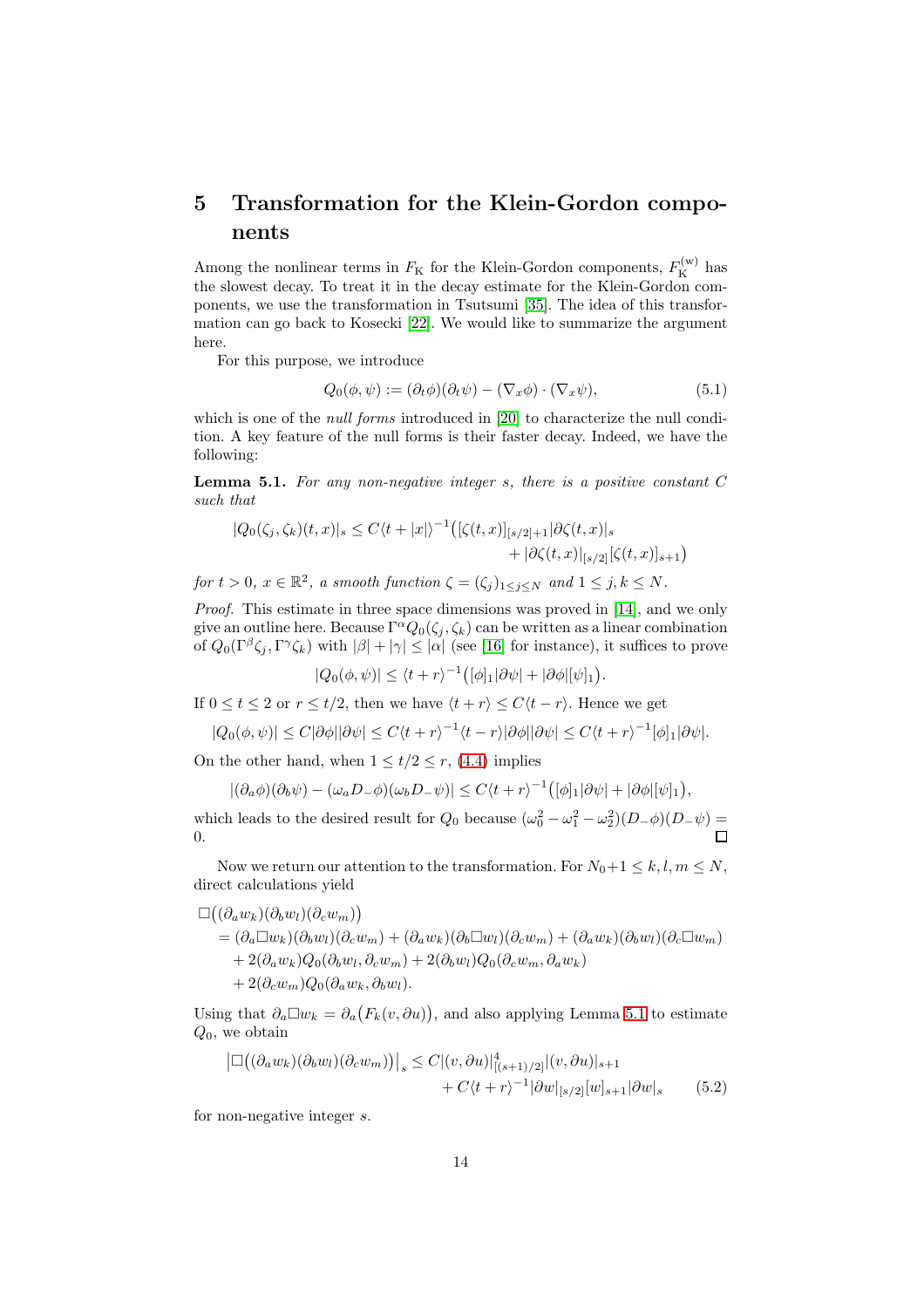<span id="page-14-3"></span>**Lemma 5.2.** *For*  $1 \leq j \leq N_0$ *, we put* 

$$
\widetilde{v}_j := v_j - m_j^{-2} F_j^{(w)}(\partial w).
$$
\n(5.3)

 $\Box$ 

*Then, for any non-negative integer* s*, we have*

$$
\left| \left( \Box + m_j^2 \right) \widetilde{v}_j - \left( F_j(v, \partial u) - F_j^{(w)}(\partial w) \right) \right|_s \leq C |(v, \partial u)|^4_{[(s+1)/2]} |(v, \partial u)|_{s+1} + C \langle t + r \rangle^{-1} |\partial w|_{[s/2]} [w]_{s+1} |\partial w|_s.
$$

*Proof.* As the definition of  $\tilde{v}_i$  yields

$$
(\Box + m_j^2)\widetilde{v}_j = (F_j(v, \partial u) - F_j^{(w)}(\partial w)) - m_j^{-2} \Box (F_j^{(w)}),
$$

this lemma is an immediate consequence of [\(5.2\)](#page-13-2).

## <span id="page-14-0"></span>6 Proof of the global existence

Finally, we are in a position to prove Theorem [2.1.](#page-3-1) For a smooth solution  $u =$  $(v,w)$  to the Cauchy problem [\(1.2\)](#page-0-1)-[\(1.3\)](#page-0-2) on  $[0,T)\times\mathbb{R}^2,$  we define

$$
\mathcal{E}[u](T) := \sup_{(t,x)\in[0,T)\times\mathbb{R}^2} \left( \langle t+r \rangle |v(t,x)|_{I+1} + \langle r \rangle^{1/2} \langle t-r \rangle^{1-\rho} |\partial w(t,x)| + \langle t+r \rangle^{-\kappa} \langle r \rangle^{1/2} \langle t-r \rangle^{1-\rho} |\partial w(t,x)|_{I} \right), \tag{6.1}
$$

where  $\rho$  and  $\kappa$  are small positive constants to be fixed later, and I is a fixed positive integer with  $I \geq 9$ .  $\kappa$  is assumed to be so small compared to  $\rho$  that we have  $8\kappa < \rho$  at least.

For the proof of Theorem [2.1,](#page-3-1) it suffices to show the following: If we choose appropriate  $\rho$  and  $\kappa$ , then for any large number M, there is a positive number  $\varepsilon_0 = \varepsilon_0(M)$ , being independent of T, such that  $\mathcal{E}[u](T) \leq M\varepsilon$  implies  $\mathcal{E}[u](T) \leq$  $M\varepsilon/2$  for  $\varepsilon \in (0,\varepsilon_0]$ . Indeed, this property and the bootstrap argument lead to *a priori* estimates of u for sufficiently small  $\varepsilon$ , and we have the global existence.

We assume  $\mathcal{E}[u](T) \leq M\varepsilon$  from now on. In the following arguments,  $M(\geq 1)$ is sufficiently large, and  $\varepsilon$  is supposed to be so small that  $M\varepsilon \leq M^2 \varepsilon \leq 1$ . Since  $f, g \in C_0^{\infty}$ , we may assume [\(4.5\)](#page-8-3) with some  $R > 0$ , and consequently we have  $(4.6).$  $(4.6).$ 

Throughout this proof, C denotes a positive constant which is independent of  $M$ ,  $\varepsilon$  and  $T$ .

Recall the definition  $W_-(t, r) = \min\{\langle r \rangle, \langle t - r \rangle\}.$  Then we have

$$
\left| \left( v(t,x), \partial u(t,x) \right) \right| \leq CM\varepsilon \langle t+r \rangle^{-1/2} W_-(t,r)^{-1/2}, \tag{6.2}
$$

$$
\left| \left( v(t,x), \partial u(t,x) \right) \right|_{I} \leq C M \varepsilon \langle t+r \rangle^{\kappa-1/2} W_{-}(t,r)^{-(1/2)-\kappa} \tag{6.3}
$$

for  $(t, x) \in [0, T) \times \mathbb{R}^2$ , since there is a positive constant C such that

<span id="page-14-2"></span><span id="page-14-1"></span>
$$
C^{-1}\langle t+r\rangle W_{-}(t,r)\leq \langle r\rangle\langle t-r\rangle\leq C\langle t+r\rangle W_{-}(t,r)
$$

for  $(t, x) \in [0, T) \times \mathbb{R}^2$ .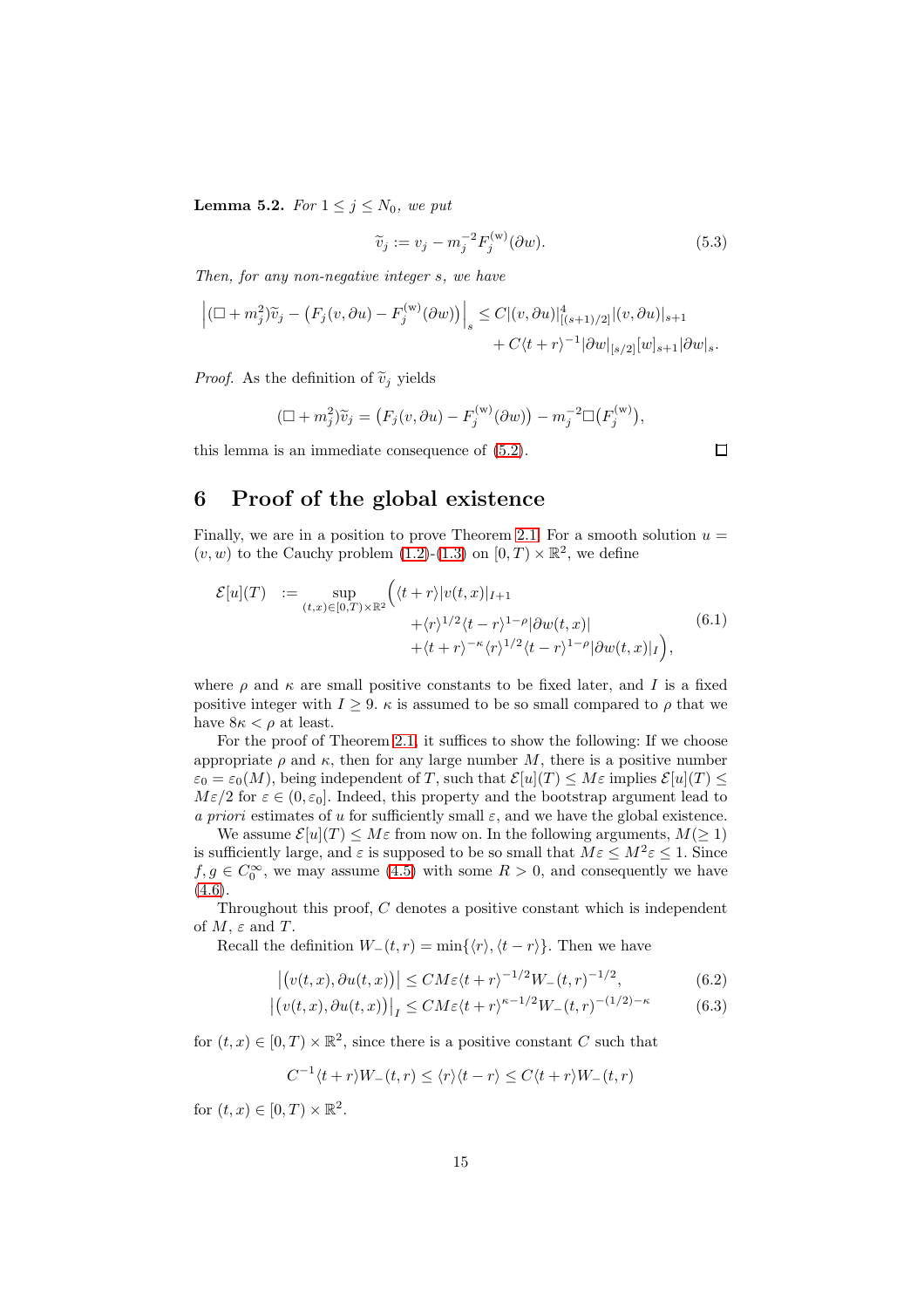Step 1: Energy estimates for wave and Klein-Gordon components. Recall the definitions of  $|\phi(t,x)|_s$  and  $||\phi(t)||_s$  for a smooth function  $\phi$  and a non-negative integer s. For simplicity of exposition, we also set  $|\phi(t, x)|_{-1}$  and  $\|\phi(t)\|_{-1}$  to be zero in the sequel. Let  $0 \le l \le 2I + 1$ . By the Leibniz formula,  $(6.2)$  and  $(6.3)$ , we obtain

$$
|F(v, \partial u)|_{l} \le C\Big(|(v, \partial u)|^{2}|(v, \partial u)|_{l} + |(v, \partial u)|_{[l/2]}^{2}|(v, \partial u)|_{l-1}\Big) + C|(v, \partial u)|_{[l/2]}^{3}|(v, \partial u)|_{l} \le CM^{2}\varepsilon^{2}\left((1+t)^{-1}|(v, \partial u)|_{l} + (1+t)^{2\kappa-1}|(v, \partial u)|_{l-1}\right), \quad (6.4)
$$

since we have  $[l/2] \leq I$  for  $0 \leq l \leq 2I + 1$ . Because of [\(3.2\)](#page-5-1), applying the standard energy inequality for wave and Klein-Gordon equations to [\(3.1\)](#page-5-2), we get

$$
\| (v, \partial u)(t) \|_{l} \le C \left( \| (v, \partial u)(0) \|_{l} + \int_{0}^{t} \| F((v, \partial u)(\tau)) \|_{l} d\tau \right)
$$
  

$$
\le C\varepsilon + CM^{2}\varepsilon^{2} \int_{0}^{t} (1+\tau)^{-1} \| (v, \partial u) \|_{l} d\tau
$$
  

$$
+ CM^{2}\varepsilon^{2} \int_{0}^{t} (1+\tau)^{2\kappa-1} \| (v, \partial u)(\tau) \|_{l-1} d\tau, \qquad (6.5)
$$

where the constant  $C$  can be chosen independently of  $l$ .

It follows from  $(6.5)$  with  $l = 0$  and the Gronwall lemma that

<span id="page-15-1"></span><span id="page-15-0"></span> $||(v, \partial u)(t)||_0 \leq C\varepsilon (1+t)^{CM^2\varepsilon^2}.$ 

Similarly, applying the Gronwall lemma to [\(6.5\)](#page-15-0), we can inductively show

<span id="page-15-2"></span>
$$
||(v, \partial u)(t)||_l \le C\varepsilon (1+t)^{CM^2\varepsilon^2 + 2l\kappa}
$$
\n(6.6)

for  $0 \leq l \leq 2I + 1$ . Especially, we have

$$
\langle t \rangle^{2\kappa} \| (v, \partial u)(t) \|_{2I} + \| (v, \partial u)(t) \|_{2I+1} \leq C \varepsilon \langle t \rangle^{\theta}, \tag{6.7}
$$

where

$$
\theta := C_* M^2 \varepsilon^2 + 2(2I + 1)\kappa \le C_* \varepsilon + 2(2I + 1)\kappa.
$$

Here, we write  $C_*$  for the specific positive constant C appeared in [\(6.6\)](#page-15-1). Given ρ, we choose small κ and  $\varepsilon_1$  such that we have  $\theta \leq \rho/2$  for  $0 < \varepsilon \leq \varepsilon_1$ . Then [\(6.7\)](#page-15-2) can be written as

$$
\langle t \rangle^{2\kappa} \|(v, \partial u)(t)\|_{2I} + \|(v, \partial u)(t)\|_{2I+1} \le C\varepsilon \langle t \rangle^{\rho/2} \tag{6.8}
$$

for small  $\varepsilon$ .

Step 2: Rough decay estimates for wave and Klein-Gordon com**ponents.** By  $(6.3)$  and  $(6.8)$ , we obtain

<span id="page-15-3"></span>
$$
||F(v, \partial u)(t)||_{2I+1} \leq CM^2 \varepsilon^2 \langle t \rangle^{(\rho/2)-1}.
$$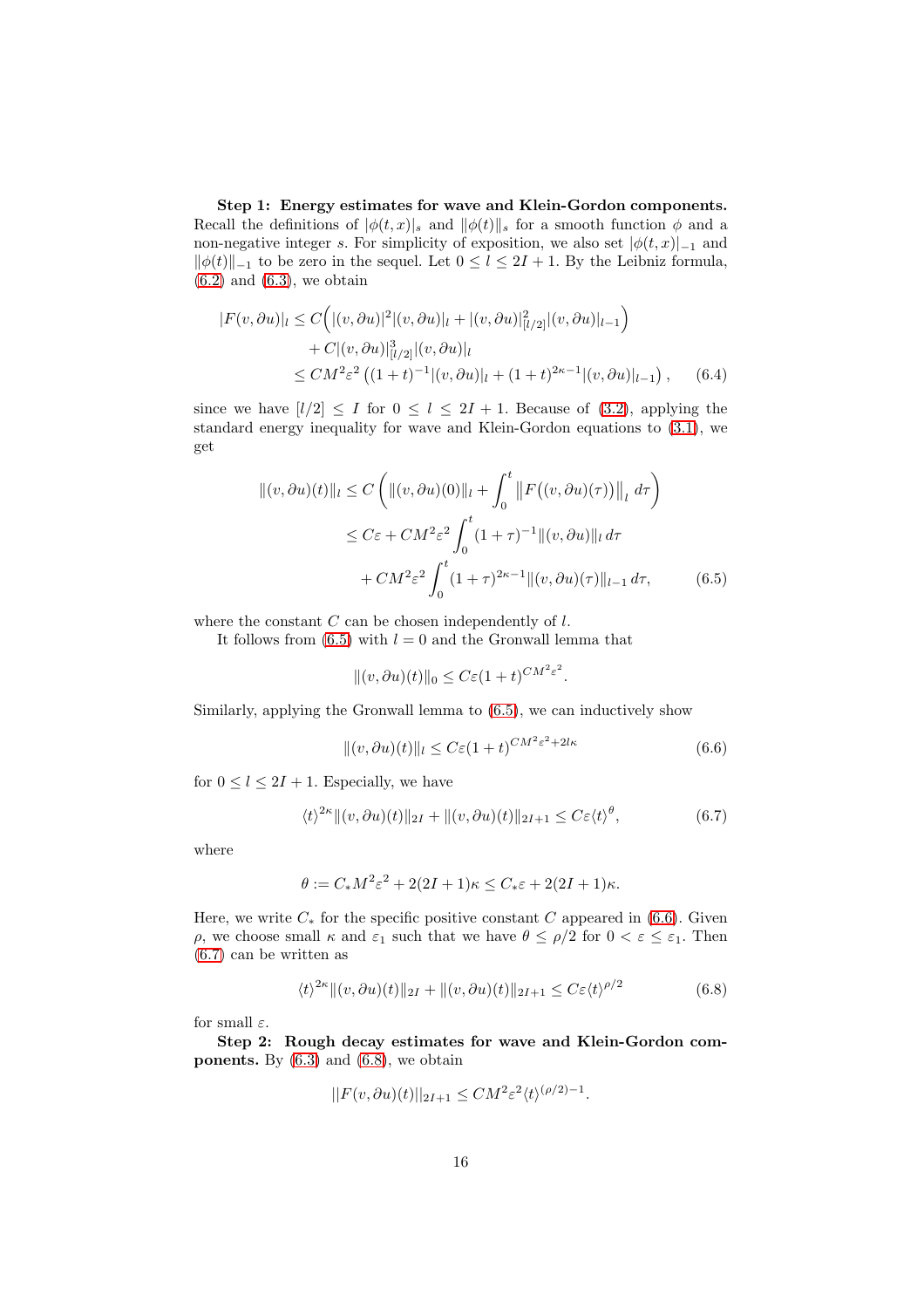It follows from Lemma [3.1](#page-5-3) that

<span id="page-16-1"></span>
$$
\langle t+r \rangle |v(t,x)|_{2I-3} \le C\varepsilon + CM^2 \varepsilon^2 \langle t \rangle^{\rho/2} \le C\varepsilon \langle t \rangle^{\rho/2}.
$$
 (6.9)

By [\(6.3\)](#page-14-2) and [\(6.8\)](#page-15-3), together with Lemma [3.5,](#page-6-3) we get

$$
\langle r \rangle^{1/2} |F_{\mathcal{W}}(v, \partial u)|_{2I-1} \le C \langle r \rangle^{1/2} |(v, \partial u)|_I^2 |(v, \partial u)|_{2I-1}
$$
  
\n
$$
\le C |(v, \partial u)|_I^2 ||(v, \partial u)|_{2I+1}
$$
  
\n
$$
\le C M^2 \varepsilon^3 \langle t + r \rangle^{(\rho/2)+2\kappa-1} W_-(t, r)^{-2\kappa-1}
$$
  
\n
$$
\le C M^2 \varepsilon^3 \langle t + r \rangle^{\rho-2\kappa-1} W_-(t, r)^{-2\kappa-1}, \qquad (6.10)
$$

since  $8\kappa < \rho$ . As [\(6.10\)](#page-16-0) implies

$$
\sum_{s=0}^{1} \sum_{|\alpha| \le 2I-1-s} \mathcal{B}_{2\kappa-\rho,2\kappa,s}[\Gamma^{\alpha} F_{\mathcal{W}}](t,x) \le CM^2 \varepsilon^3 \le C\varepsilon,
$$

it follows from Lemma [3.2](#page-6-0) and Lemma [3.3](#page-6-1) with  $\xi = \rho$  and  $\zeta = \eta = \kappa$  that

<span id="page-16-4"></span><span id="page-16-3"></span><span id="page-16-2"></span><span id="page-16-0"></span>
$$
|w(t,x)|_{2I-1} \leq C\varepsilon \langle t+r \rangle^{\rho-(1/2)} \langle t-r \rangle^{-\kappa},\tag{6.11}
$$

$$
|\partial w(t,x)|_{2I-2} \le C\varepsilon \langle t+r \rangle^{\rho} \langle r \rangle^{-1/2} \langle t-r \rangle^{-1-\kappa}.
$$
 (6.12)

Note that [\(6.9\)](#page-16-1) and [\(6.12\)](#page-16-2) yield

$$
|(v,\partial u)(t,x)|_{2I-4} \leq C\varepsilon\langle t+r\rangle^{\rho}\langle r\rangle^{-1/2}\langle t-r\rangle^{-1/2-\kappa},\tag{6.13}
$$

since  $\langle t + r \rangle^{-(1/2)-(\rho/2)} \leq C \langle t - r \rangle^{-(1/2)-\kappa}.$ 

Step 3: Better decay estimates for the wave components. Recall the definition [\(4.7\)](#page-8-5) of  $\Lambda_{T,R}$ . We set  $\Lambda_{T,R}^c = ([0,T) \times \mathbb{R}^2) \setminus \Lambda_{T,R}$ . If  $r > t + R$ , we have  $\partial w(t, x) = 0.$  On the other hand, when  $t < 2$  or  $t > 2r$ , we have  $\langle t+r \rangle \leq C\langle t-r \rangle$ with some universal positive constant  $C$ . Therefore  $(6.12)$  leads to

$$
|\partial w(t,x)|_{2I-2} \leq C\varepsilon \langle r \rangle^{-1/2} \langle t-r \rangle^{(\rho-\kappa)-1}, \quad (t,x) \in \Lambda_{T,R}^c.
$$

Therefore we get

$$
\sup_{(t,x)\in\Lambda_{T,R}^c} \langle r \rangle^{1/2} \langle t-r \rangle^{1-\rho} |\partial w(t,x)|_{2I-2} \le C\varepsilon.
$$
 (6.14)

Hence our task is to estimate  $\partial w$  in  $\Lambda_{T,R}$ . Let  $(t, x) \in \Lambda_{T,R}$  in the rest of this step. Recall the definitions of  $W$ ,  $W^{(\alpha)}$ ,  $H$  and  $H_{\alpha}$ , as well as  $W_0^*$  and  $W_0^{(\alpha)*}$  in Section [4.](#page-7-0)

Let  $|\alpha| = s \leq 2I - 4$ . We start with the estimate for  $\mathcal{W}_0^{(\alpha)*}$ , which includes that for  $\mathcal{W}_0^*$  as the special case of  $|\alpha| = 0$ . By [\(6.11\)](#page-16-3) and [\(6.12\)](#page-16-2), we get

<span id="page-16-6"></span><span id="page-16-5"></span>
$$
|\mathcal{W}^{(\alpha)}(t,x)| \leq C \varepsilon t^{\rho} \langle t-r \rangle^{-1-\kappa}.
$$

Recalling that  $t_0(\sigma)$  is equivalent to  $\langle \sigma \rangle$  for  $\sigma = r - t$  in  $\Lambda_{T,R}$  (see [\(4.14\)](#page-8-6)), we obtain

$$
|\mathcal{W}_0^{(\alpha)*}(\sigma,\omega)| \le C\varepsilon \langle \sigma \rangle^{\rho-1-\kappa} \le C\varepsilon \langle \sigma \rangle^{\rho-1}.
$$
 (6.15)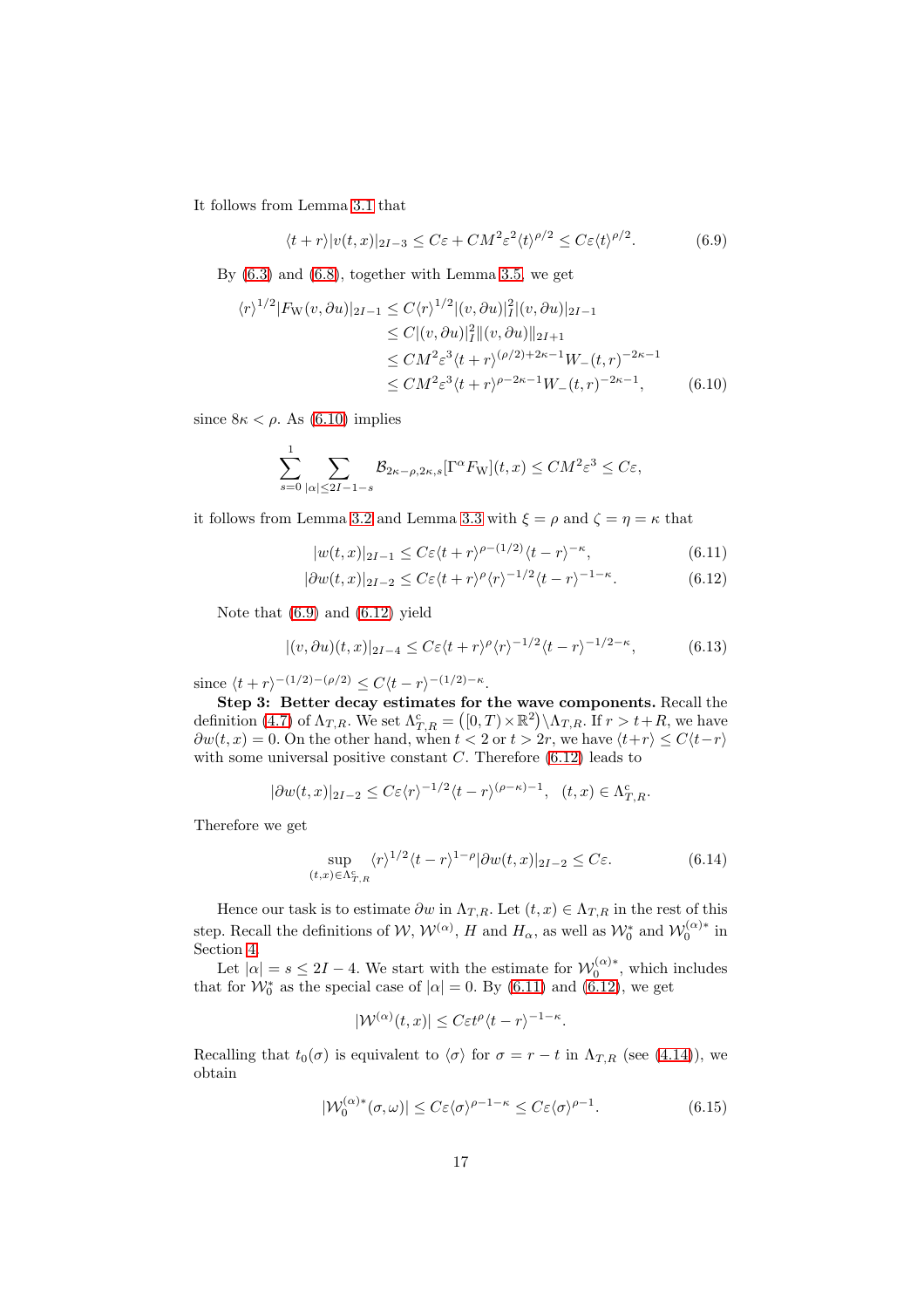It follows from  $(6.11)$  and  $(6.12)$  that

$$
[w(t,x)]_{2I-1} = |w(t,x)|_{2I-1} + \langle t-r \rangle |\partial w(t,x)|_{2I-2} \leq C \varepsilon t^{\rho-(1/2)} \langle t-r \rangle^{-\kappa}.
$$
\n(6.16)

We use Lemma [4.5](#page-11-0) to estimate H and  $H_{\alpha}$ . It follows from [\(6.16\)](#page-17-0), [\(6.11\)](#page-16-3),  $(6.3)$ ,  $(6.9)$  and  $(6.13)$  (in the order of application) that

<span id="page-17-0"></span>
$$
|H| \le C\varepsilon^3 t^{3\rho - 2} \langle t - r \rangle^{-2 - 3\kappa} + C\varepsilon t^{\rho - 2} \langle t - r \rangle^{-\kappa} + C M^2 \varepsilon^3 t^{2\kappa - (1/2)} \langle t - r \rangle^{-1 - 2\kappa} \left( t^{(\rho/2) - 1} + t^{2\rho - 1} \langle t - r \rangle^{-1 - 2\kappa} \right) \le C \varepsilon t^{3\rho - (3/2)} \langle t - r \rangle^{-2\rho - \kappa - (1/2)},
$$
(6.17)

provided that  $\rho$  and  $\kappa$  are chosen to be sufficiently small. Just in the same manner, we get

<span id="page-17-1"></span>
$$
|H_{\alpha}| \leq Ct^{1/2} |\partial w|_{s-1}^3 + C\varepsilon t^{3\rho - (3/2)} \langle t - r \rangle^{-2\rho - \kappa - (1/2)}. \tag{6.18}
$$

Using [\(6.15\)](#page-16-5), [\(6.16\)](#page-17-0) and [\(6.17\)](#page-17-1), we obtain from Lemma [4.3](#page-9-1) that

$$
\langle r \rangle^{1/2} |\partial w(t, x)| \le C \varepsilon \langle t - r \rangle^{\rho - 1} + C \varepsilon \langle t - r \rangle^{-2\rho - \kappa - (1/2)} \int_{t_0(\sigma)}^{\infty} \tau^{3\rho - (3/2)} d\tau
$$
  
+  $C \varepsilon t^{\rho - 1} \langle t - r \rangle^{-\kappa} \le C \varepsilon \langle t - r \rangle^{\rho - 1}.$ 

In other words, we have proved

<span id="page-17-3"></span>
$$
\sup_{(t,x)\in\Lambda_{T,R}} \langle r \rangle^{1/2} \langle t-r \rangle^{1-\rho} |\partial w(t,x)| \le C\varepsilon.
$$
 (6.19)

From [\(6.11\)](#page-16-3) and [\(6.19\)](#page-17-2), we get  $|\mathcal{W}(t,x)| \leq C\varepsilon$ , which implies

<span id="page-17-2"></span>
$$
\left\Vert \mathcal{G}\left(\omega,\mathcal{W}(t,x)\right)\right\Vert _{\mathrm{Op}}\le2C_{1}\varepsilon^{2}
$$

with some positive constant  $C_1$ . Lemma [4.4](#page-10-0) together with  $(6.15)$ ,  $(6.16)$  and  $(6.18)$  implies

$$
\langle r \rangle^{1/2} |\partial w(t, x)|_{s}
$$
  
\n
$$
\leq C \varepsilon t^{C_{1}\varepsilon^{2}} \langle \sigma \rangle^{\rho-1} + C \varepsilon t^{C_{1}\varepsilon^{2}} \langle \sigma \rangle^{-2\rho-\kappa-(1/2)} \int_{t_{0}(\sigma)}^{\infty} \tau^{3\rho-(3/2)-C_{1}\varepsilon^{2}} d\tau
$$
  
\n
$$
+ C t^{C_{1}\varepsilon^{2}} \int_{t_{0}(\sigma)}^{t} \tau^{(1/2)-C_{1}\varepsilon^{2}} |\partial u(\tau, (\sigma + \tau)\omega)|_{s-1}^{3} d\tau + C \varepsilon t^{\rho-1} \langle \sigma \rangle^{-\kappa}
$$
  
\n
$$
\leq C \varepsilon t^{C_{1}\varepsilon^{2}} \langle \sigma \rangle^{\rho-1}
$$
  
\n
$$
+ C t^{C_{1}\varepsilon^{2}} \int_{t_{0}(\sigma)}^{t} \tau^{-C_{1}\varepsilon^{2}-1} (\langle \sigma + \tau \rangle^{1/2} |\partial u(\tau, (\sigma + \tau)\omega)|_{s-1})^{3} d\tau,
$$

where  $\sigma = r - t$ . Using [\(6.19\)](#page-17-2), we obtain

$$
\langle r \rangle^{1/2} |\partial w(t, x)|_1 \leq C \varepsilon t^{C_1 \varepsilon^2} \langle \sigma \rangle^{\rho - 1} + C \varepsilon^3 t^{C_1 \varepsilon^2} \langle \sigma \rangle^{3(\rho - 1)} \int_{t_0(\sigma)}^t \tau^{-C_1 \varepsilon^2 - 1} d\tau
$$
  

$$
\leq C \varepsilon t^{C_1 \varepsilon^2} \langle \sigma \rangle^{\rho - 1}.
$$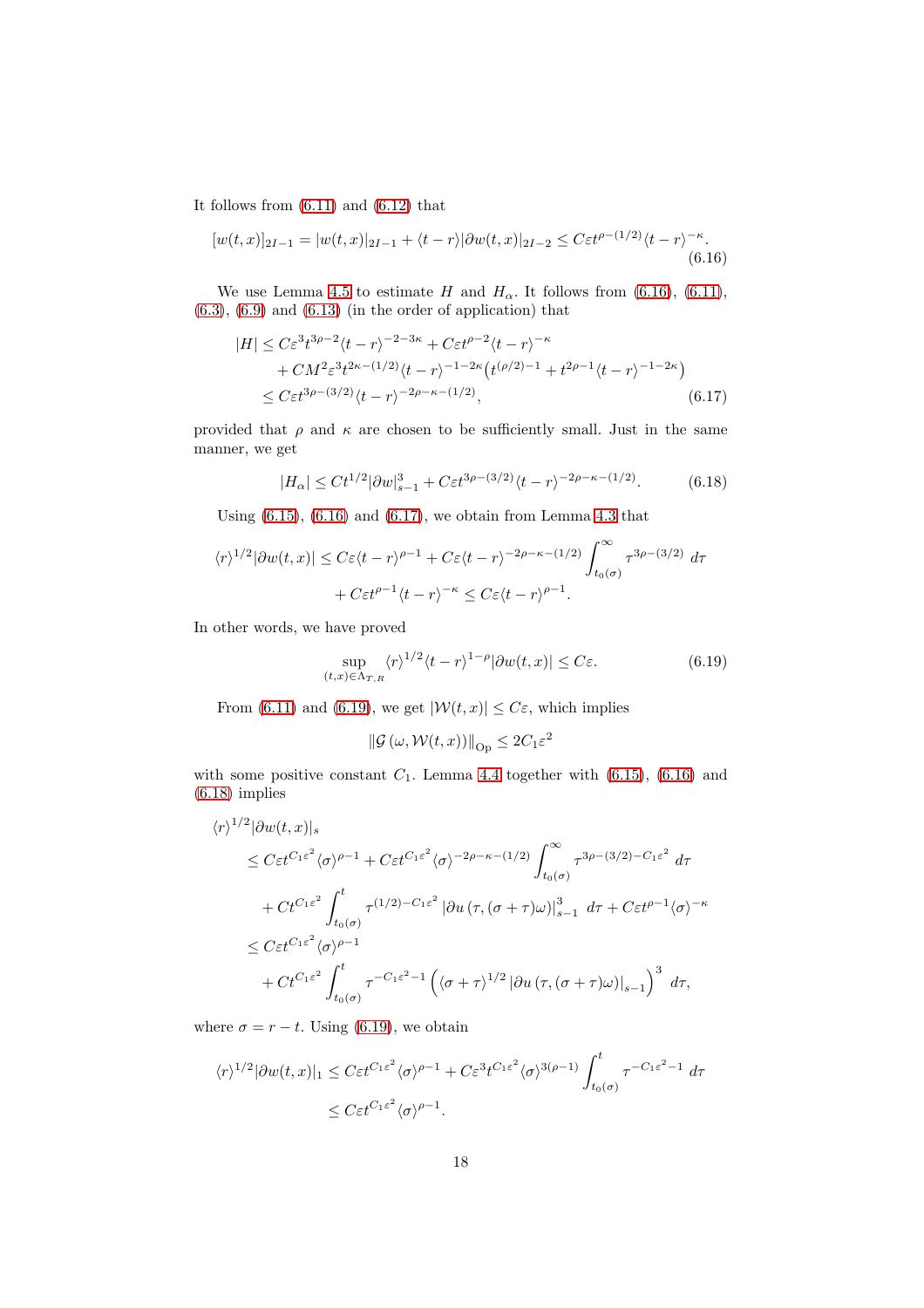Similarly, by induction, we obtain

$$
\langle r \rangle^{1/2} |\partial w(t,x)|_s \leq C \varepsilon t^{3^{s-1}C_1 \varepsilon^2} \langle \sigma \rangle^{\rho-1}
$$

for  $1 \leq I \leq 2I - 4$ . If  $\varepsilon$  is sufficiently small to satisfy

<span id="page-18-0"></span>
$$
3^{2I-5}C_1\varepsilon^2 \leq \kappa,
$$

we obtain

$$
\sup_{(t,x)\in\Lambda_{T,R}} t^{-\kappa} \langle r \rangle^{1/2} \langle t-r \rangle^{1-\rho} |\partial w(t,x)|_{2I-4} \le C\varepsilon.
$$
 (6.20)

Step 4: Better decay estimates for the Klein-Gordon components. We will make use of Lemma [5.2](#page-14-3) to improve decay estimates for the Klein-Gordon components. Let  $(t, x) \in [0, T) \times \mathbb{R}^2$ . For  $1 \le j \le N_0$ , we put

$$
\widetilde{v}_j = v_j - m_j^{-2} F_j^{(w)}(\partial w).
$$

From [\(6.3\)](#page-14-2), [\(6.8\)](#page-15-3), [\(6.9\)](#page-16-1) and [\(6.13\)](#page-16-4), we get

$$
\left\| F_{\mathcal{K}}^{(\mathbf{k})} \right\|_{2I-4} \leq C \left\| |v|_{I-1} \right\|_{L^{\infty}}^2 \|v\|_{2I-3} \leq CM^2 \varepsilon^3 \langle t \rangle^{(\rho/2)-2},
$$
  

$$
\left\| F_{\mathcal{K}}^{(\mathbf{k}\mathbf{k}\mathbf{w})} + F_{\mathcal{K}}^{(\mathbf{k}\mathbf{k}\mathbf{w})} \right\|_{2I-4} \leq C \left\| |v|_{2I-3} |(v, \partial u)|_{2I-4} \right\|_{L^{\infty}} \left\| \partial w \right\|_{2I-4}
$$
  

$$
\leq C \varepsilon^3 \langle t \rangle^{2\rho - (3/2)},
$$
  

$$
\left\| F_{\mathcal{K}}^{\mathbf{high}} \right\|_{2I-4} \leq C \left\| |(v, \partial u)|_{I-2} \right\|_{L^{\infty}}^3 \| (v, \partial u) \|_{2I-4}
$$
  

$$
\leq CM^3 \varepsilon^4 \langle t \rangle^{(\rho/2)+3\kappa - (3/2)}.
$$

Similarly to the last line, we also have

$$
\left\| |(v, \partial u)|^4_{[(2I-3)/2]} |(v, \partial u)|_{2I-3} \right\|_{L^2} \leq CM^4 \varepsilon^5 \langle t \rangle^{(\rho/2)+4\kappa-2}.
$$

By [\(6.11\)](#page-16-3) and [\(6.12\)](#page-16-2), we get

$$
[w(t,x)]_{2I-3} \leq C\varepsilon \langle t+r\rangle^{\rho} \langle r\rangle^{-1/2} \langle t-r\rangle^{-\kappa} \leq C\varepsilon \langle t+r\rangle^{\rho-\kappa} W_-(t,r)^{-1/2}.
$$

Accordingly we obtain

$$
\begin{aligned} &\left\| \langle t + |\cdot| \rangle^{-1} |\partial w|_{I-2} [w]_{2I-3} |\partial w|_{2I-4} \right\|_{L^2} \\ &\leq C \left\| \langle t + |\cdot| \rangle^{-1} |\partial w|_{I-2} [w]_{2I-3} \right\|_{L^\infty} \left\| \partial w \right\|_{2I-4} \\ &\leq C M \varepsilon^3 \langle t \rangle^{(3\rho/2)-(3/2)}. \end{aligned}
$$

Gathering the above estimates, we see from Lemma [5.2](#page-14-3) that

$$
\left\| (\Box + m_j^2) \widetilde{v}_j \right\|_{2I-4} \le C M^2 \varepsilon^3 \langle t \rangle^{-1-\kappa} \le C \varepsilon \langle t \rangle^{-1-\kappa}.
$$
 (6.21)

Lemma [3.1](#page-5-3) implies

<span id="page-18-1"></span>
$$
\langle t+r\rangle |\widetilde{v}(t,x)|_{2I-8}\leq C\varepsilon.
$$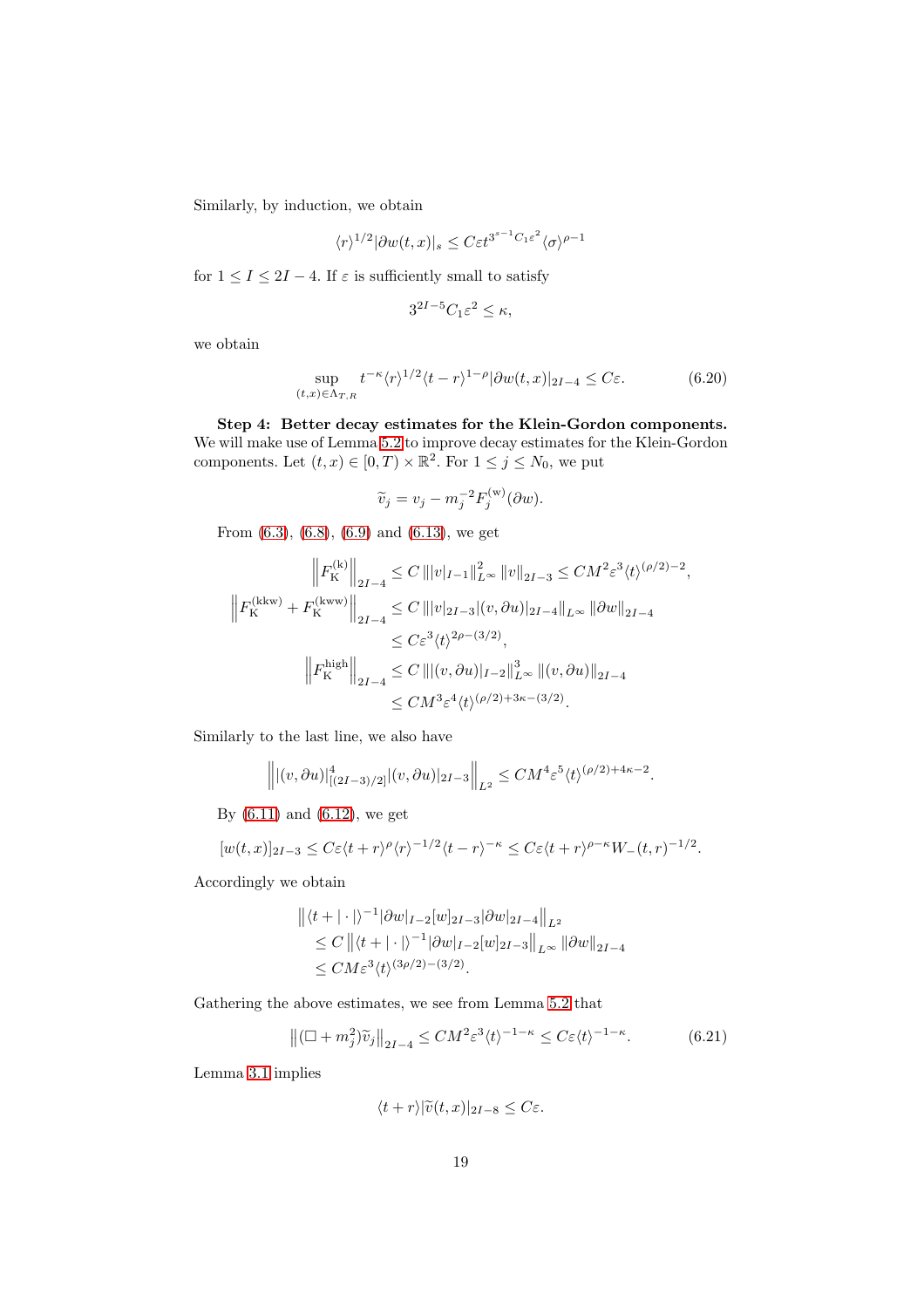By  $(6.3)$  and  $(6.12)$ , we have

$$
|v(t,x) - \widetilde{v}(t,x)|_{2I-8} \le C \left| F_{\mathcal{K}}^{(w)}(\partial w)(t,x) \right| \le CM^2 \varepsilon^3 \langle t+r \rangle^{2\kappa+\rho-(3/2)}
$$
  

$$
\le C\varepsilon \langle t+r \rangle^{-1}.
$$

Therefore we obtain

$$
\langle t+r \rangle |v(t,x)|_{2I-8} \leq C\varepsilon. \tag{6.22}
$$

The final step. Because  $I + 1 \leq 2I - 8$  and  $I \leq 2I - 4$  for  $I \geq 9$ , from  $(6.14)$ ,  $(6.19)$ ,  $(6.20)$  and  $(6.22)$ , we find that there is a positive constant  $C_0$  and  $\varepsilon_0 = \varepsilon_0(M)$  such that we have

<span id="page-19-1"></span>
$$
\mathcal{E}[u](T) \leq C_0 \varepsilon
$$

for  $\varepsilon \in (0, \varepsilon_0]$ . If M is sufficiently large to satisfy  $M \geq 2C_0$ , then we have  $\mathcal{E}[u](T) \leq M \varepsilon/2$  for  $\varepsilon \in (0, \varepsilon_0]$ , as desired. This completes the proof.

## <span id="page-19-0"></span>7 Remarks on the asymptotic behavior of global solutions

In this section, we briefly discuss the asymptotic behavior of global solutions. Note that all the estimates in the previous section hold with  $T = \infty$ .

Firstly, we consider the Klein-Gordon components  $v = (v_j)_{1 \leq j \leq N_0}$ . We say that v is asymptotically free, if there is  $(\varphi_j^+, \psi_j^+) \in H^1(\mathbb{R}^2) \times L^2(\mathbb{R}^2)$  for  $1 \leq j \leq$  $N_0$  such that

$$
\lim_{t \to \infty} (||v(t) - v^+(t)||_{H^1(\mathbb{R}^2)} + ||\partial_t v(t) - \partial_t v^+(t)||_{L^2(\mathbb{R}^2)}) = 0,
$$

where  $v^+ = (v_j^+)_{1 \le j \le N_0}$  satisfies  $(\Box + m_j^2)v_j^+ = 0$  with  $(v_j^+, \partial_t v_j^+)(0) = (\varphi_j^+, \psi_j^+)$ for  $1 \leq j \leq N_0$ . We refer to  $(\varphi^+, \psi^+) = ((\varphi_j^+), (\psi_j^+))$  as the *asymptotic data*.

By the standard argument, [\(6.21\)](#page-18-1) shows that  $\tilde{v}$  is asymptotically free. Since  $(6.3)$  and  $(6.8)$  leads to

$$
||v(t)-\widetilde{v}(t)||_1 \leq C \left||F_{\mathcal{K}}^{(w)}(\partial w(t))\right||_1 \leq C\varepsilon^3 \langle t \rangle^{2\kappa+(\rho/2)-1} \to 0, \quad t \to \infty,
$$

we see that v also is asymptotically free. Moreover, the asymptotic data  $(\varphi^+, \psi^+)$ satisfies  $(\varphi^+, \psi^+) = \varepsilon(f, g) + \mathcal{O}(\varepsilon^3)$  as  $\varepsilon \to +0$  in  $H^1 \times L^2$ . In other words, the asymptotic data is close to the original data for small  $\varepsilon$ .

Secondly, let us consider the wave components  $w = (w_j)_{N_0+1 \leq j \leq N}$ . For systems of semilinear wave equations (namely for the case  $N_0 = 0$ ), there is a wide variety of asymptotic behavior for global solutions under the KMS condition, depending on the nonlinearity: some solutions are asymptotically free, and others are not. Even if the solution is asymptotically free, the asymptotic data can be away from the original data, and decay of the energy may also occur for some nonlinearity. For these results, see [\[16,](#page-21-14) [17\]](#page-21-4), Katayama-Murotani-Sunagawa [\[18\]](#page-21-15), Nishii-Sunagawa [\[31\]](#page-22-13), Nishii-Sunagawa-Terashita [\[32\]](#page-22-14). In these works, the main tool to obtain the asymptotic behavior is the profile system [\(4.11\)](#page-8-1).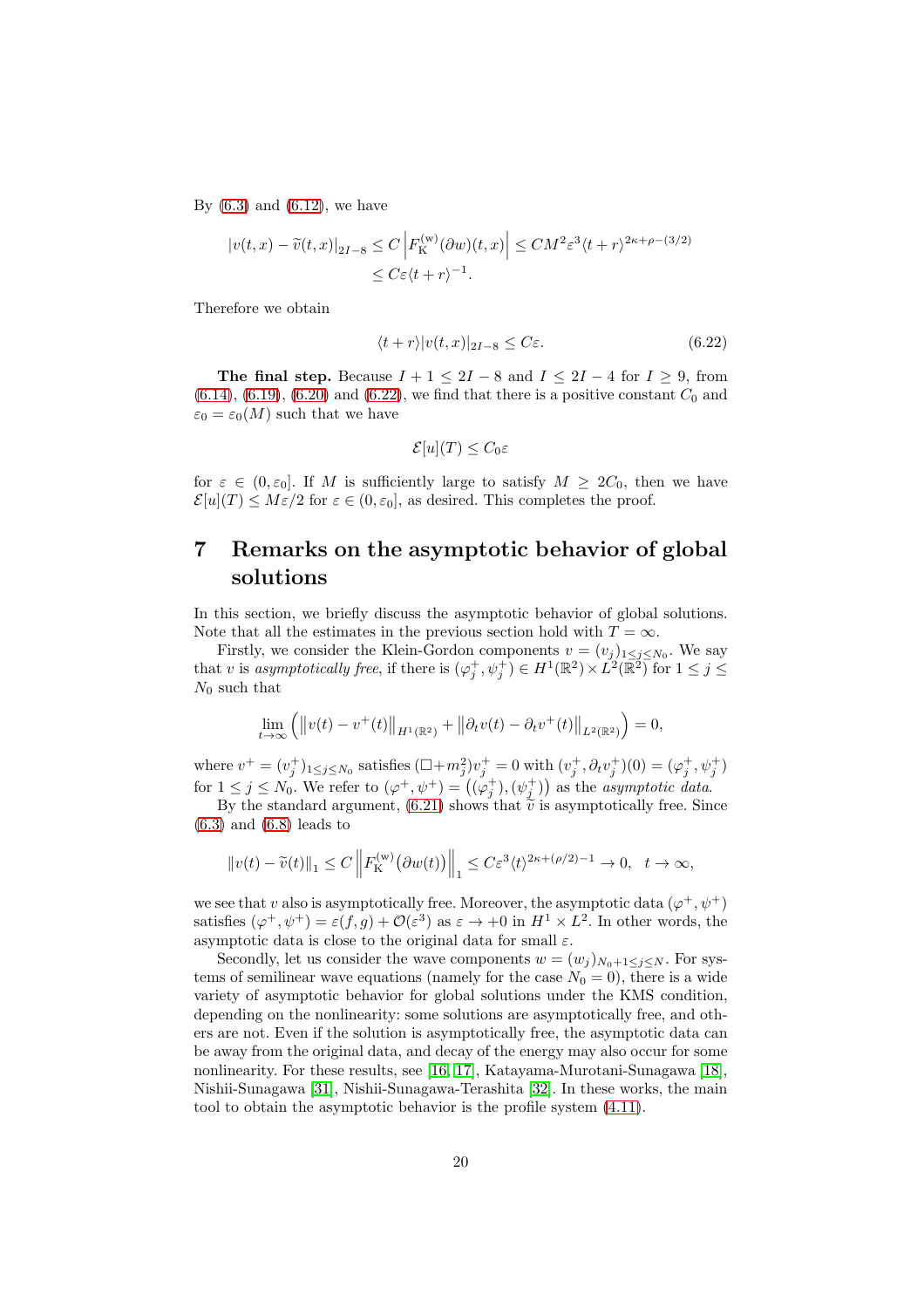For our system, we obtain from [\(6.17\)](#page-17-1) that

$$
\partial_+ \mathcal{W}(t,x) = -\frac{1}{2t} F_{\mathcal{W}}^{\text{red}}(\omega, \mathcal{W}(t,x)) + \mathcal{O}\left(t^{3\rho - (3/2)} \langle t-r \rangle^{-2\rho - \kappa - (1/2)}\right) \tag{7.1}
$$

for  $(t, x) \in \Lambda_R$ . By the a *priori* estimate, we also have

<span id="page-20-3"></span><span id="page-20-2"></span>
$$
|\partial w(t,x)| \le C\varepsilon \langle r \rangle^{-1/2} \langle t-r \rangle^{\rho-1}, \quad (t,x) \in [0,\infty) \times \mathbb{R}^2. \tag{7.2}
$$

Using these estimates, we can recover most of the asymptotic behavior results in the above works with some non-essential modification. Therefore, the asymptotic behavior of w is governed only by  $F_{\rm W}^{(\rm w)}$  through  $F_{\rm W}^{\rm red}$ , and other parts of the nonlinearity do not affect the asymptotic behavior of w.

To illustrate it, let us consider the system  $(2.4)$  with  $a = 0$  and  $c = 1$  in Example [2.2.](#page-4-2) For single wave equation  $\Box w = -(\partial_t w)^3$ , it is known that the energy decay occurs (see [\[16,](#page-21-14) [17,](#page-21-4) [18\]](#page-21-15)). We show that the same is true for the wave component w in [\(2.4\)](#page-4-1). Since  $F_{\rm W}^{\rm red}(\omega, Y) = Y^3$ , we can apply Lemma 10.25 in [\[16\]](#page-21-14) to our profile system [\(7.1\)](#page-20-2), and we see that there is  $A_0 = A_0(\sigma, \omega)$  such that

$$
W(t,x) = A(t,r-t,\omega) + \mathcal{O}\left(\varepsilon t^{4\rho - (1/2)}\langle t-r\rangle^{-3\rho - \kappa - (1/2)}\right)
$$

for  $(t, x) \in \Lambda_R$  and  $|A_0(\sigma, \omega)| \leq C \varepsilon \langle \sigma \rangle^{-\rho - \kappa - 1}$ , where  $A = A(t, \sigma, \omega)$  is a solution to  $\partial_t A = -A^3/(2t)$  with  $A(1, \sigma, \omega) = A_0(\sigma, \omega)$ . It follows from Lemma [4.1](#page-7-2) and [\(6.16\)](#page-17-0) that

$$
r^{1/2}\partial w(t,x)=\hat{\omega}A(t,r-t,\omega)+\mathcal{O}\big(\varepsilon t^{4\rho-(1/2)}\langle t-r\rangle^{-3\rho-\kappa-(1/2)}\big),\ (t,x)\in\Lambda_R.
$$

A can be solved explicitly (see [\[16\]](#page-21-14) for example), and we can show

$$
|A(t,\sigma,\omega)| \le C(\log t)^{-1/2},
$$

which, together with [\(7.2\)](#page-20-3), yields

$$
r^{1/2}|\partial w(t,x)| \le C\varepsilon \min\{(\varepsilon^2 \log t)^{-1/2}, \langle t-r \rangle^{\rho-1}\}.
$$

In this way, the enhanced decay estimate for  $w$  in [\[16\]](#page-21-14) is recovered, and we can follow the proof of Theorem 10.26 in [\[16\]](#page-21-14) to obtain

$$
\|\partial w(t)\|_{L^2}\leq \frac{C\varepsilon}{(\varepsilon^2\log t)^{(1-\mu)/4}}\to 0,\ \ t\to\infty
$$

with  $\mu = \rho/(1-\rho)$ .

## <span id="page-20-1"></span>References

- <span id="page-20-0"></span>[1] K. Aiguchi, *Master's thesis,* Osaka University, 2017, in Japanese.
- [2] D. Christodoulou, *Global solutions of nonlinear hyperbolic equations for small initial data,* Comm. Pure Appl. Math. 39 (1986), 267-282.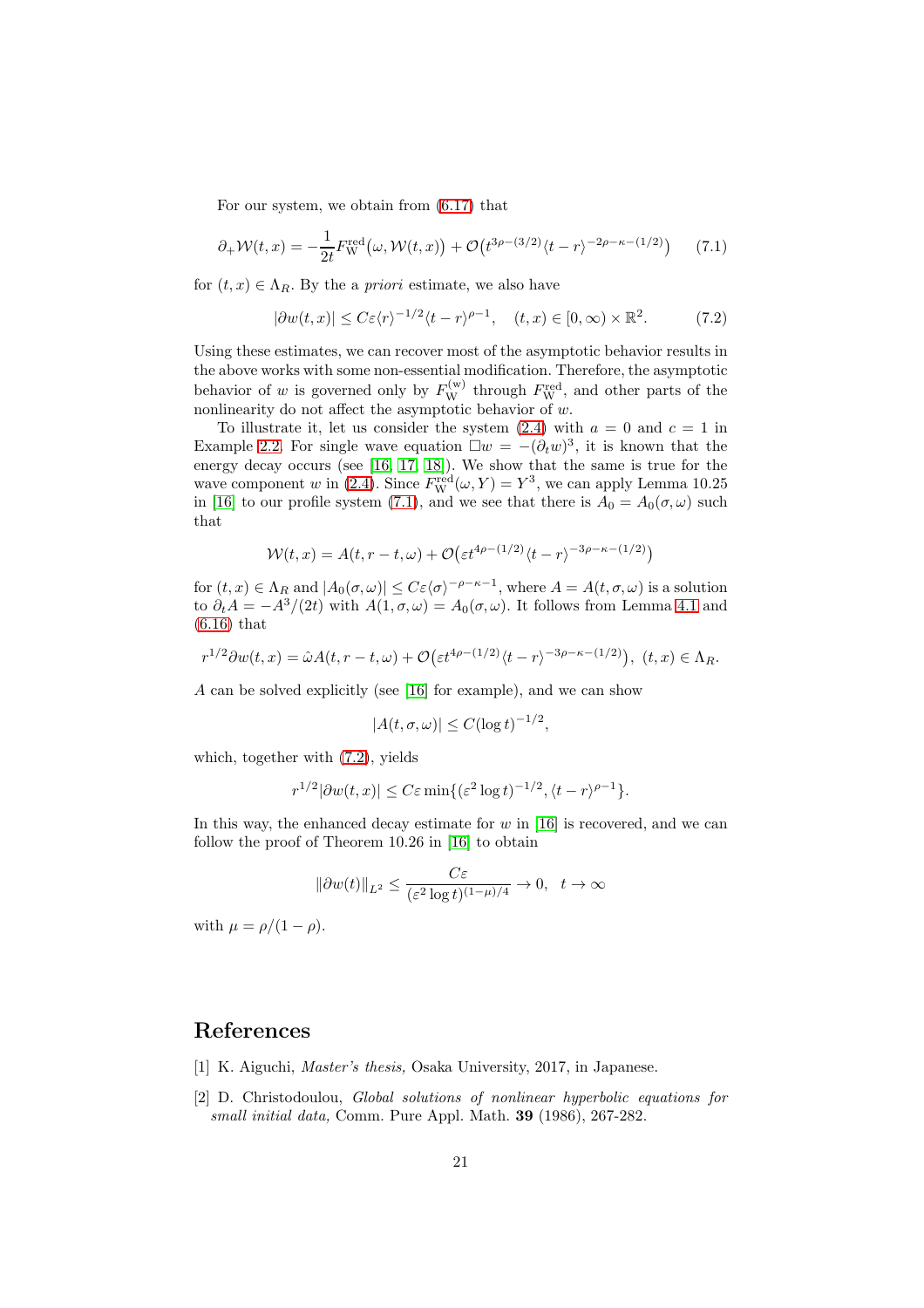- <span id="page-21-9"></span><span id="page-21-8"></span>[3] S. Dong, *Global solution to the wave and Klein-Gordon system under null condition in dimension two,* [arXiv:2005.04767.](http://arxiv.org/abs/2005.04767)
- [4] S. Dong, *Asymptotic behavior of the solution to the Klein-Gordon-Zakharov model in dimension two,* Commun. Math. Pys. 384 (2021), 587-607.
- <span id="page-21-10"></span>[5] S. Duan and Y. Ma, *Global solutions of wave-Klein-Gordon system in two spatial dimensions with strong couplings in divergence form,* [arXiv:2010.08951.](http://arxiv.org/abs/2010.08951)
- <span id="page-21-11"></span><span id="page-21-0"></span>[6] S. Dong and Z. Wyatt, *Two dimensional wave–Klein-Gordon equations with semilinear nonlinearities,* [arXiv:2011.11990v](http://arxiv.org/abs/2011.11990)1.
- [7] P. Godin, *Lifespan of solutions of semilinear wave equations in two space dimensions,* Comm. Partial Differ. Equ. 18 (1993), 895-916.
- <span id="page-21-5"></span>[8] V. Georgiev, *Global solution of the system of wave and Klein-Gordon equations,* Math. Z. 203 (1990), 683-698.
- <span id="page-21-12"></span>[9] V. Georgiev, *Decay estimates for the Klein-Gordon equations,* Comm. Partial Differential Equations 17 (1992), 1111-1139.
- <span id="page-21-1"></span>[10] A. Hoshiga, *The initial value problems for quasi-linear wave equations in two space dimensions with small data,* Adv. Math. Sci. Appl. 5 (1995), 67-89.
- <span id="page-21-13"></span>[11] A. Hoshiga and H. Kubo, *Global solvability for systems of nonlinear wave equations with multiple speeds in two space dimensions,* Differ. Integral Equ. 17 (2004), 593-622.
- <span id="page-21-2"></span>[12] S. Katayama, *Global existence for systems of nonlinear wave equations in two space dimensions,* Publ. RIMS, Kyoto Univ. 29 (1993), 1021-1041.
- <span id="page-21-3"></span>[13] S. Katayama, *Global existence for systems of nonlinear wave equations in two space dimensions, II,* Publ. RIMS, Kyoto Univ. 31 (1995), 645-665.
- <span id="page-21-6"></span>[14] S. Katayama, *Global existence for coupled systems of nonlinear wave and Klein-Gordon equations in three space dimensions,* Math. Z. 270 (2012), 487- 513.
- <span id="page-21-7"></span>[15] S. Katayama, *Global existence for systems of nonlinear wave and Klein-Gordon equations with compactly supported initial data,* Comm. Pure Appl. Anal. 17 (2018), 1479-1497.
- <span id="page-21-14"></span>[16] S. Katayama, Global Solutions and the Asymptotic Behavior for Nonlinear Wave Equations with Small Initial Data, MSJ Memoirs 36, Math. Soc. Japan, Tokyo (2017).
- <span id="page-21-4"></span>[17] S. Katayama, A. Matsumura and H. Sunagawa, *Energy decay for systems of semilinear wave equations with dissipative structure in two space dimensions,* Nonlinear Differ. Equ. Appl. 22 (2015), 601-628.
- <span id="page-21-15"></span>[18] S. Katayama, D. Murotani and H. Sunagawa, *The energy decay and asymptotics for a class of semilinear wave equations in two space dimensions,* J. Evol. Equ. 12 (2012), 891–916.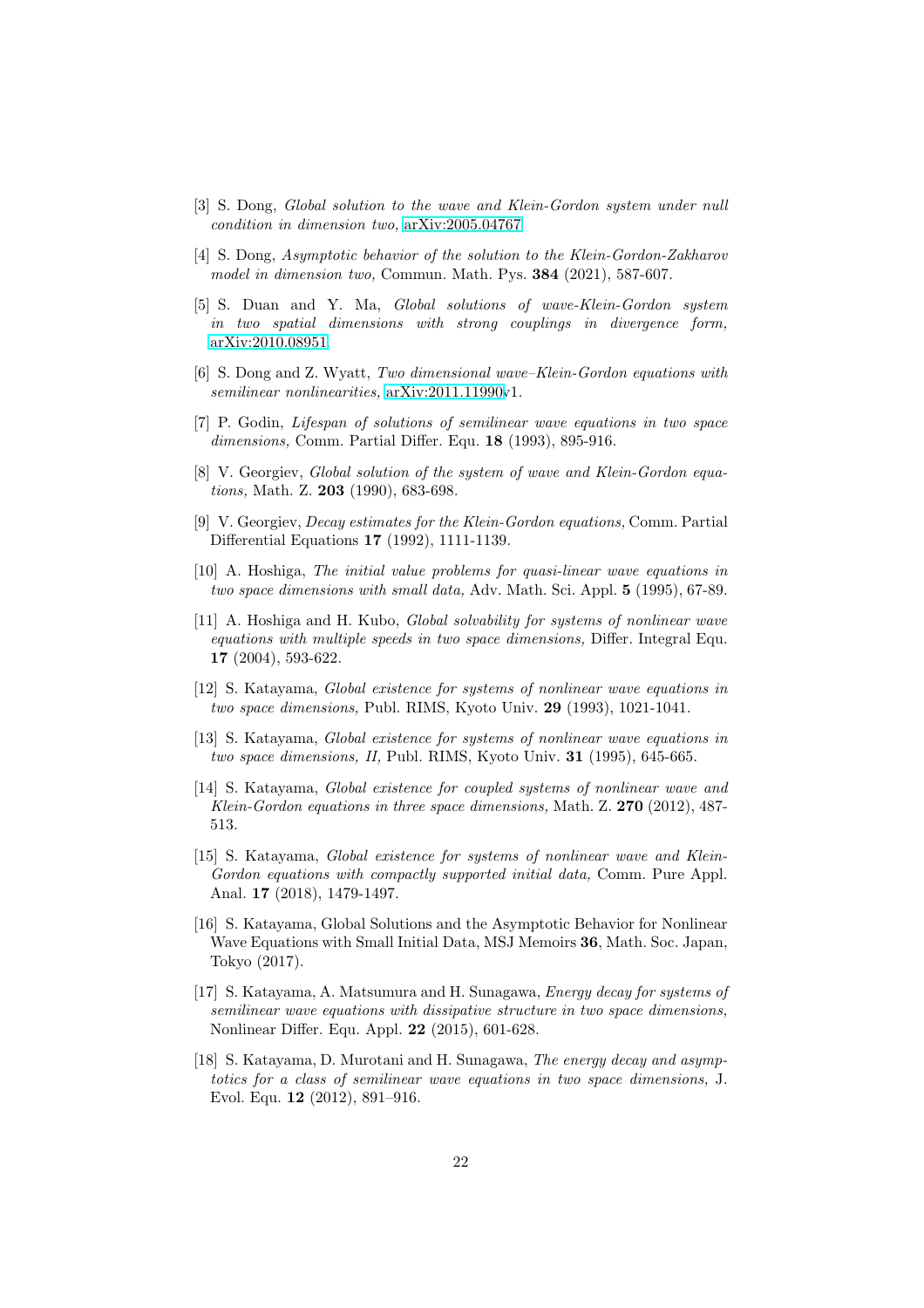- <span id="page-22-9"></span>[19] S. Klainerman, *Global existence of small amplitude solutions to nonlinear Klein-Gordon equations in four space-time dimensions,* Comm. Pure Appl. Math. 38 (1985), 631-641.
- <span id="page-22-1"></span>[20] S. Klainerman, *The null condition and global existence to nonlinear wave equations,* in: Nonlinear Systems of Partial Differential Equations in Applied Mathematics, Part 1, Lectures in Applied Math. 23 (1986), Amer. Math. Soc., Providence, RI, 293-326.
- <span id="page-22-11"></span>[21] S. Klainerman, *Remarks on the global Sobolev inequalities in the Minkowski space*  $\mathbb{R}^{n+1}$ , Comm. Pure Appl. Math. 40 (1987), 111-117.
- <span id="page-22-12"></span>[22] R. Kosecki, *The unit condition and global existence for a class of nonlinear Klein-Gordon equations,* J. Differential Equations 100 (1992), 257-268.
- <span id="page-22-10"></span>[23] H. Kubo, *Modification of the vector-field method related to quadratically perturbed wave equations in two space dimensions,* Advanced Studies in Pure Mathematics, "Asymptotic Analysis for Nonlinear Dispersive and Wave Equations" 81 (2019), 139-172.
- <span id="page-22-3"></span>[24] P. G. LeFloch and Y. Ma, The hyperboloidal foliation method, World Scientific Publishing Co. Pte. Ltd. Hackensack, NJ(2014).
- <span id="page-22-2"></span>[25] H. Lindblad and I. Rodnianski, *The weak null condition for Einstein's equations,* C. R. Math. Acad. Sci. Paris 336 (2003), 901–906.
- <span id="page-22-4"></span>[26] Y. Ma, *Global solutions of quasilinear wave-Klein-Gordon system in twospace dimension: technical tools,* J. Hyperbolic Differ. Equ. 14 (2017), 591- 625.
- <span id="page-22-5"></span>[27] Y. Ma, *Global solutions of quasilinear wave-Klein-Gordon system in twospace dimension: completion of the proof,* J. Hyperbolic Differ. Equ. 14 (2017), 627-670.
- <span id="page-22-6"></span>[28] Y. Ma, *Global solutions of non-linear wave-Klein-Gordon system in two space dimension: semi-linear interactions,* [arXiv:1712.05315.](http://arxiv.org/abs/1712.05315)
- <span id="page-22-7"></span>[29] Y. Ma, *Global solutions of nonlinear wave-Klein-Gordon system in two spatial dimensions: weak coupling case,* [arXiv:1907.03516.](http://arxiv.org/abs/1907.03516)
- <span id="page-22-8"></span>[30] Y. Ma, *Global solutions of nonlinear wave-Klein-Gordon system in two spatial dimensions: a prototype of strong coupling case,* J. Differential Equations 287 (2021), 236-294.
- <span id="page-22-13"></span>[31] Y. Nishii and H. Sunagawa, *On Agemi-type structural conditions for a system of semilinear wave equations,* J. Hyperbolic Differ. Equ. 17 (2020), 459–473.
- <span id="page-22-14"></span>[32] Y. Nishii, H. Sunagawa and H. Terashita, *Energy decay for small solutions to semilinear wave equations with weakly dissipative structure,* J. Math. Soc. 73 (2021), 767–779.
- <span id="page-22-0"></span>[33] T. Ozawa, K. Tsutaya and Y. Tsutsumi, *Global existence and asymptotic behavior of solutions for the Klein-Gordon equations with quadratic nonlinearity in two space dimensions,* Math. Z. 222 (1996), 341-362.